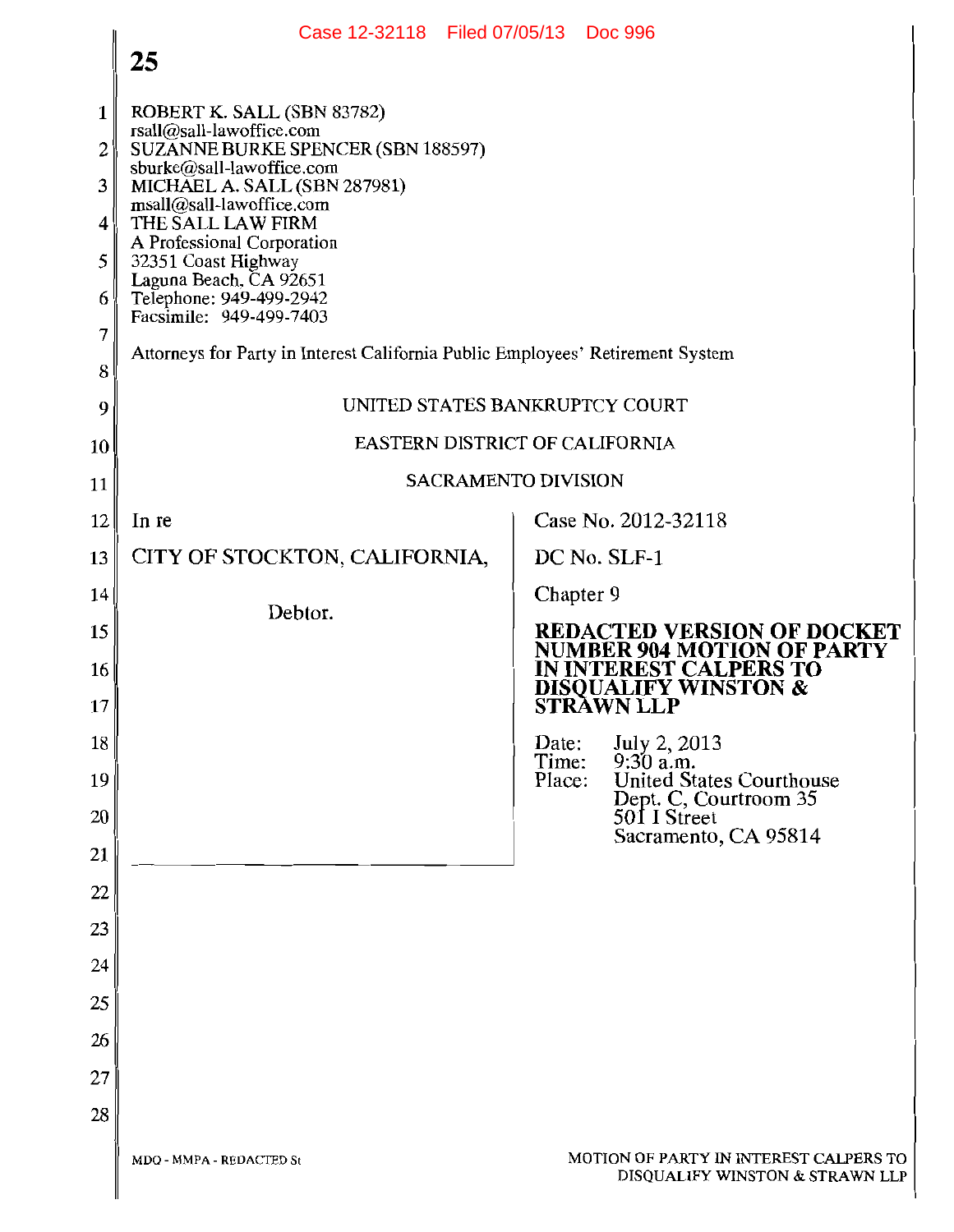|                                                                                      |           | <b>TABLE OF CONTENTS</b>                                                                                                    |  |
|--------------------------------------------------------------------------------------|-----------|-----------------------------------------------------------------------------------------------------------------------------|--|
| I.                                                                                   |           |                                                                                                                             |  |
| II.                                                                                  |           |                                                                                                                             |  |
| $\overline{4}$<br>The Defecting Lawyers' Representation of CalPERS in the<br>A.      |           |                                                                                                                             |  |
|                                                                                      |           | 1.                                                                                                                          |  |
|                                                                                      |           | 2.                                                                                                                          |  |
|                                                                                      |           | 3.                                                                                                                          |  |
|                                                                                      |           | Winston Raids K&L Gates' Restructuring and<br>4.                                                                            |  |
|                                                                                      | <b>B.</b> | CalPERS and National's Interests in the Chapter 9 Cases Are                                                                 |  |
| III.                                                                                 |           |                                                                                                                             |  |
|                                                                                      | A.        | California Law Applies to Matters of Attorney Disqualification 10                                                           |  |
|                                                                                      | <b>B.</b> | A Lawyer Who Attempts to Switch Sides in a Dispute Is                                                                       |  |
| 15<br>Winston Is Vicariously Disqualified from Representing<br>$\mathcal{C}$ .<br>16 |           | National Based on the Defecting Lawyers' Imputed Conflict14                                                                 |  |
|                                                                                      |           | Even a Timely and Effective Ethical Screen Cannot Cure<br>1.                                                                |  |
|                                                                                      |           | A Client's Right to Choose Counsel is Outweighed By the<br>2.<br>Court's Interest in the Fair Administration of Justice and |  |
|                                                                                      | D.        | Even if Ethical Screening Was Otherwise Possible, Winston's<br>Conduct Here Calls Into Question Its Reliability and Candor  |  |
| 22<br>IV.<br>23                                                                      |           |                                                                                                                             |  |
|                                                                                      |           |                                                                                                                             |  |
|                                                                                      |           |                                                                                                                             |  |
|                                                                                      |           |                                                                                                                             |  |
|                                                                                      |           |                                                                                                                             |  |
|                                                                                      |           |                                                                                                                             |  |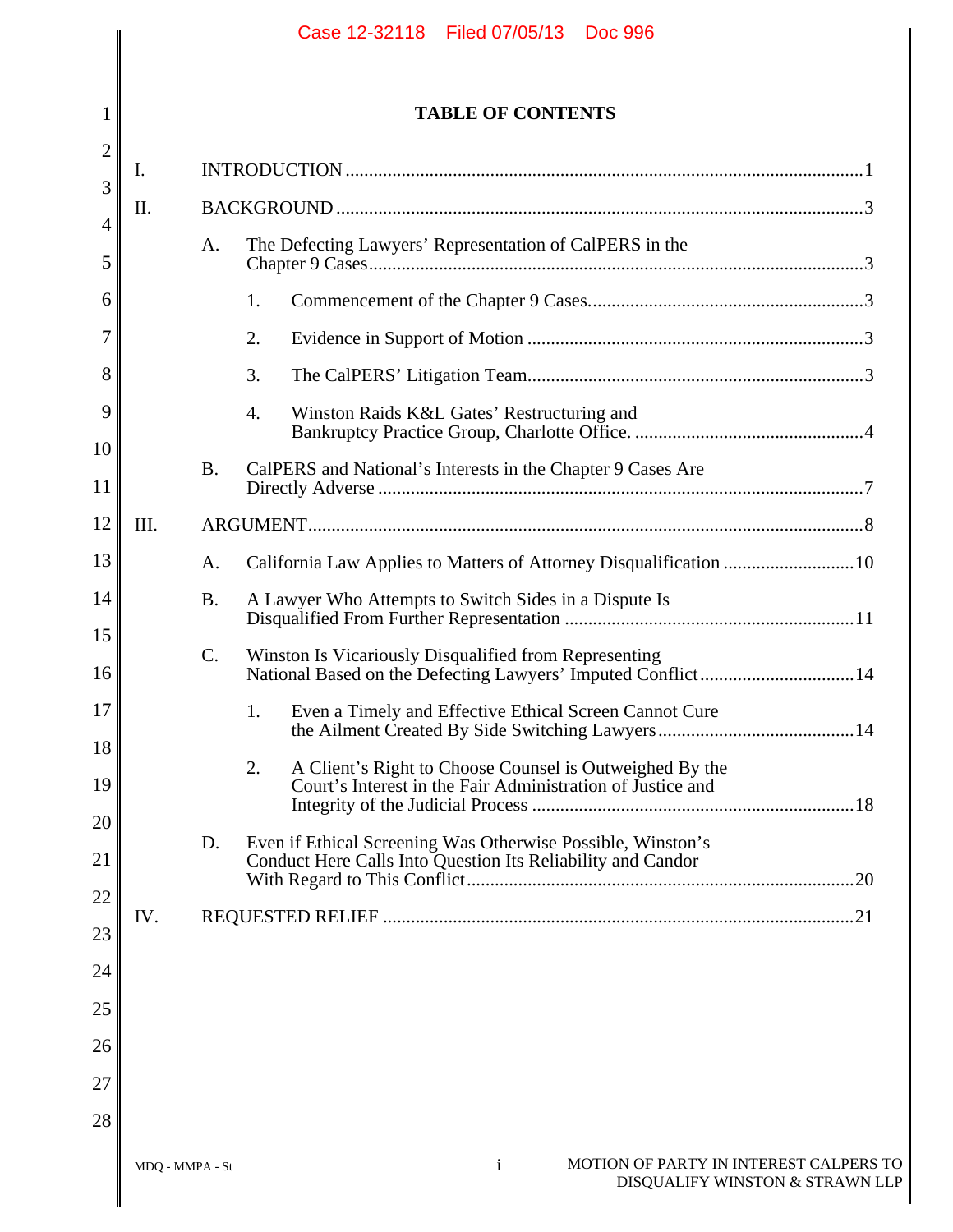|                                | Case 12-32118 Filed 07/05/13 Doc 996                                                                           |  |  |  |
|--------------------------------|----------------------------------------------------------------------------------------------------------------|--|--|--|
|                                |                                                                                                                |  |  |  |
| $\mathbf{1}$<br>$\overline{2}$ | <b>TABLE OF AUTHORITIES</b><br><b>Federal Cases</b>                                                            |  |  |  |
| 3<br>4                         | Advanced Messaging Techs., Inc. v. EasyLink Servs. Int'l Corp.,<br>No. CV 11-04239 DDP (AJWx), 2012 WL 6618239 |  |  |  |
| 5                              | Aoki v. Gilbert, No. 2:11-cv-02797 MCE-CKD,                                                                    |  |  |  |
| 6<br>7                         | Beltran v. Avon Products, Inc.,                                                                                |  |  |  |
| 8                              | Elan Transdermal Ltd. v. Cygnus Therapeutic Sys.,                                                              |  |  |  |
| 9<br>10                        | Guifu Li v. A Perfect Day Franchise, Inc., No. 11-CV-01189-JHK,                                                |  |  |  |
| 11                             | In re County of Los Angeles,                                                                                   |  |  |  |
| 12<br>13                       | j2 Global Comm'ns, Inc. v. EasyLink Servs. Int'l Corp.,<br>No. CV 09-04189 DDP AJWX, 2012 WL 6618609           |  |  |  |
| 14<br>15                       | T. C. Theatre Corp. v. Warner Bros. Pictures,                                                                  |  |  |  |
| 16                             | Trone v. Smith,                                                                                                |  |  |  |
| 17                             | <b>State Cases</b>                                                                                             |  |  |  |
| 18<br>19                       | Adams v. Aerojet-Gen. Corp.,                                                                                   |  |  |  |
| 20                             | City Nat'l Bank v. Adams,                                                                                      |  |  |  |
| 21<br>22                       | City of Santa Barbara v. Superior Court,                                                                       |  |  |  |
| 23                             | Dill v. Superior Court,                                                                                        |  |  |  |
| 24                             | Flatt v. Superior Court,                                                                                       |  |  |  |
| 25<br>26                       | Henriksen v. Great Am. Sav. & Loan,                                                                            |  |  |  |
| 27<br>28                       | In re Zamer G.,                                                                                                |  |  |  |
|                                | ii<br>MOTION OF PARTY IN INTEREST CALPERS TO<br>MDQ - MMPA - St<br>DISQUALIFY WINSTON & STRAWN LLP             |  |  |  |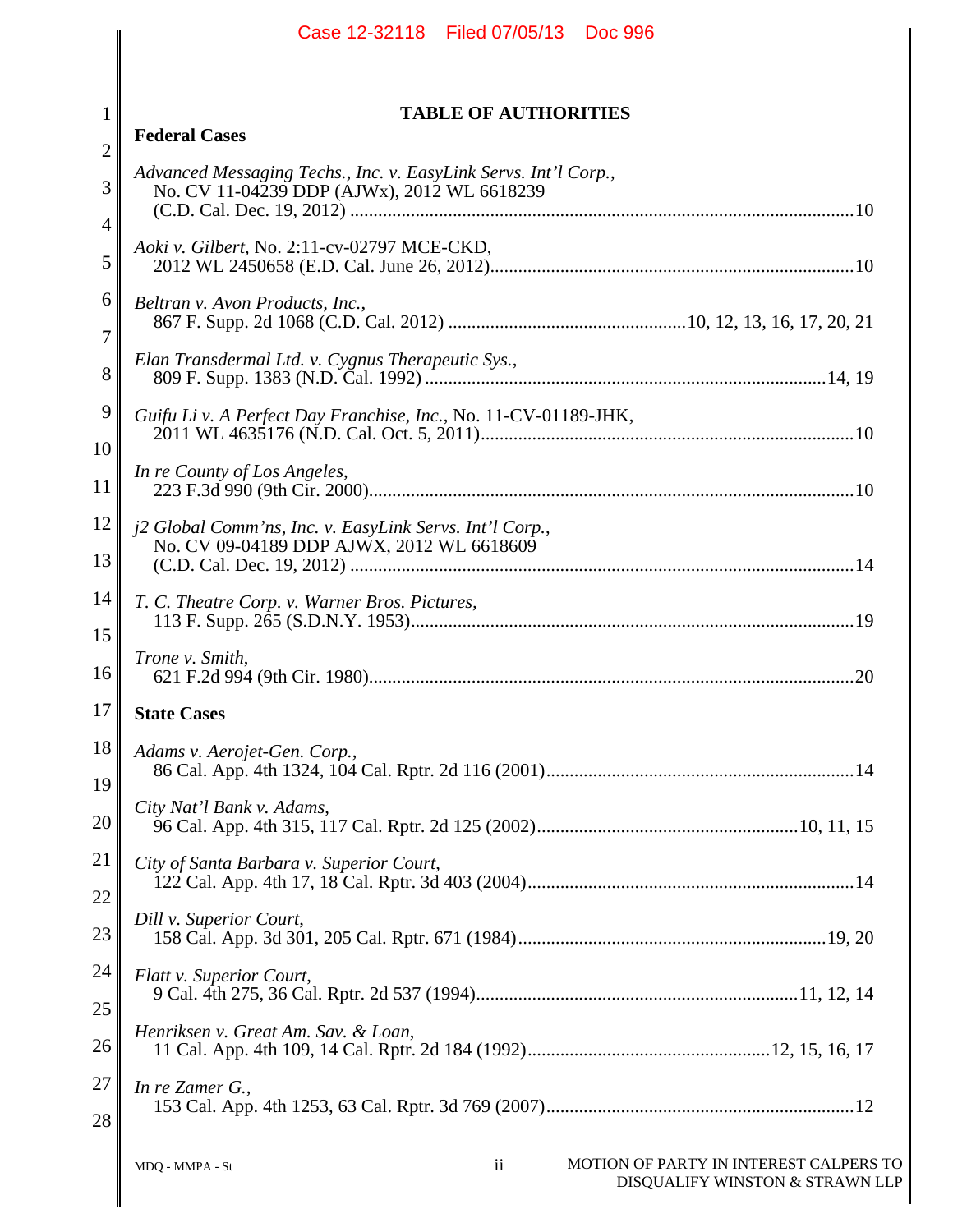|                                                              | Case 12-32118 Filed 07/05/13 Doc 996                                                                                                                                                                                        |
|--------------------------------------------------------------|-----------------------------------------------------------------------------------------------------------------------------------------------------------------------------------------------------------------------------|
| $\mathbf{1}$<br>$\overline{2}$<br>3<br>4<br>5<br>6<br>7<br>8 | Jessen v. Hartford Cas. Ins. Co.,<br>Kirk v. First American Title Ins. Co.,<br>Meza v. H. Muehlstein & Co., Inc.,<br>Oasis West Realty, LLC v. Goldman,<br>People ex rel. Dept. of Corps. v. SpeeDee Oil Change Sys., Inc., |
| 9                                                            | Pound v. DeMera DeMera Cameron,                                                                                                                                                                                             |
| 10<br>11<br>12<br>13                                         | River West, Inc. v. Nickel,<br>Rosenfeld Constr. Co. v. Superior Court,<br>Roush v. Seagate Tech., LLC,                                                                                                                     |
| 14                                                           | <b>Rules</b>                                                                                                                                                                                                                |
| 15<br>16<br>17<br>18<br>19                                   |                                                                                                                                                                                                                             |
| 20<br>21<br>22<br>23                                         |                                                                                                                                                                                                                             |
| 24<br>25<br>26<br>27                                         |                                                                                                                                                                                                                             |
| 28                                                           | MOTION OF PARTY IN INTEREST CALPERS TO<br>iii<br>MDQ - MMPA - St                                                                                                                                                            |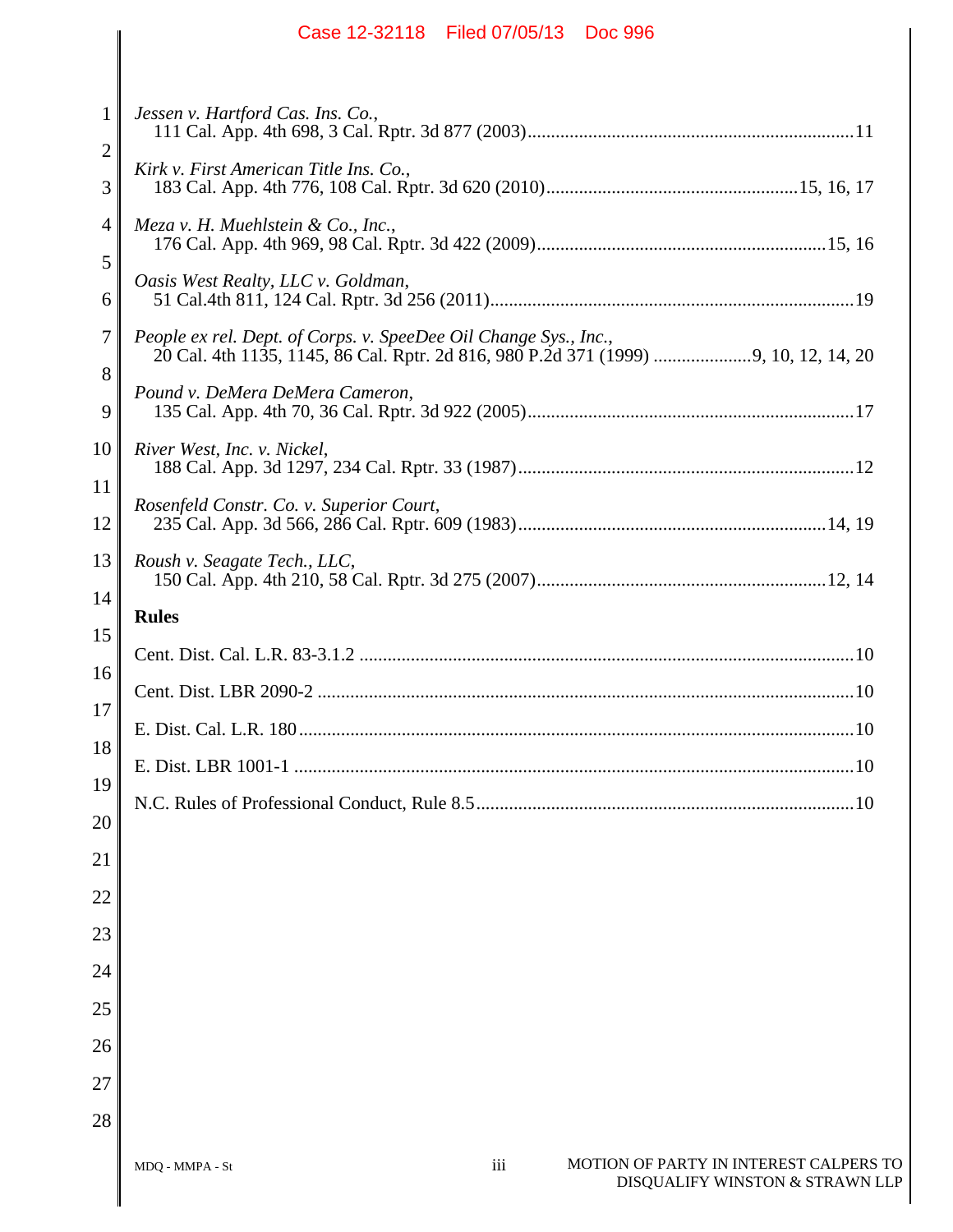Party in Interest California Public Employees' Retirement System ("CalPERS") hereby moves the Court for an order disqualifying Winston & Strawn LLP from representing Creditor National Public Finance Guarantee Corporation ("National") or any other parties in this case.

#### **I. INTRODUCTION**

5 6 7 8 9 10 11 12 13 14 15 16 17 18 Within the past three to four weeks, National's attorneys, Winston & Strawn, LLP, have raided the Restructuring and Insolvency practice group of CalPERS' lawyers in the Charlotte, North Carolina office of K&L Gates. At least five lawyers were recruited by Winston, including one partner and two associates who performed over five hundred hours of legal services for CalPERS in two Chapter 9 matters involving the bankruptcy cases of the cities of Stockton, California and San Bernardino, California (collectively, the "Chapter 9 Cases"). In a classic case of side-switching, those lawyers are now working for Winston, the law firm that contentiously represents CalPERS' litigation adversary, National, in the two Chapter 9 Cases.<sup>1</sup> By hiring from K&L Gates' Charlotte office, Winston has knowingly obtained lawyers who were at the heart of the K&L Gates litigation team representing CalPERS, taking a partner who was a key lieutenant, instrumental in the strategy of K&L Gates' representation of CalPERS, and two associates who were under that partner's supervision. Winston now has an irreconcilable conflict of interest that cannot and will not be waived. Under such circumstances, Winston cannot be permitted to continue to represent National in this case, and must be disqualified from its representation of National or any other party.

19 20 21 22 23 24 25 26 Winston contends that it is entitled to continue representing National because it has erected an ethical wall around the defecting lawyers. Ethical walls or screens, however, cannot save a firm from disqualification under California law where the defecting lawyers have switched sides in the same case. In "side-switching" cases, California law is clear that disqualification is mandatory notwithstanding the erection of any ethical wall. This is because, among other things, side switching implicates not only the duty of confidentiality, but also the duty of loyalty to the former client. An alleged ethical wall does not and cannot address or cure the breach of loyalty a client suffers when its lawyers walk out the door and join the ranks on the other side *of the very matter in which the* 

27

1

2

3

MDO - MMPA - St 1 MOTION OF PARTY IN INTEREST CALPERS TO 28 1 One of those lawyers, partner Felton E. Parrish, joined Winston on April 23, 2013. Two other lawyers, associates William Petraglia and Nathan Lebioda, have accepted offers and will join Winston on May 20, 2013.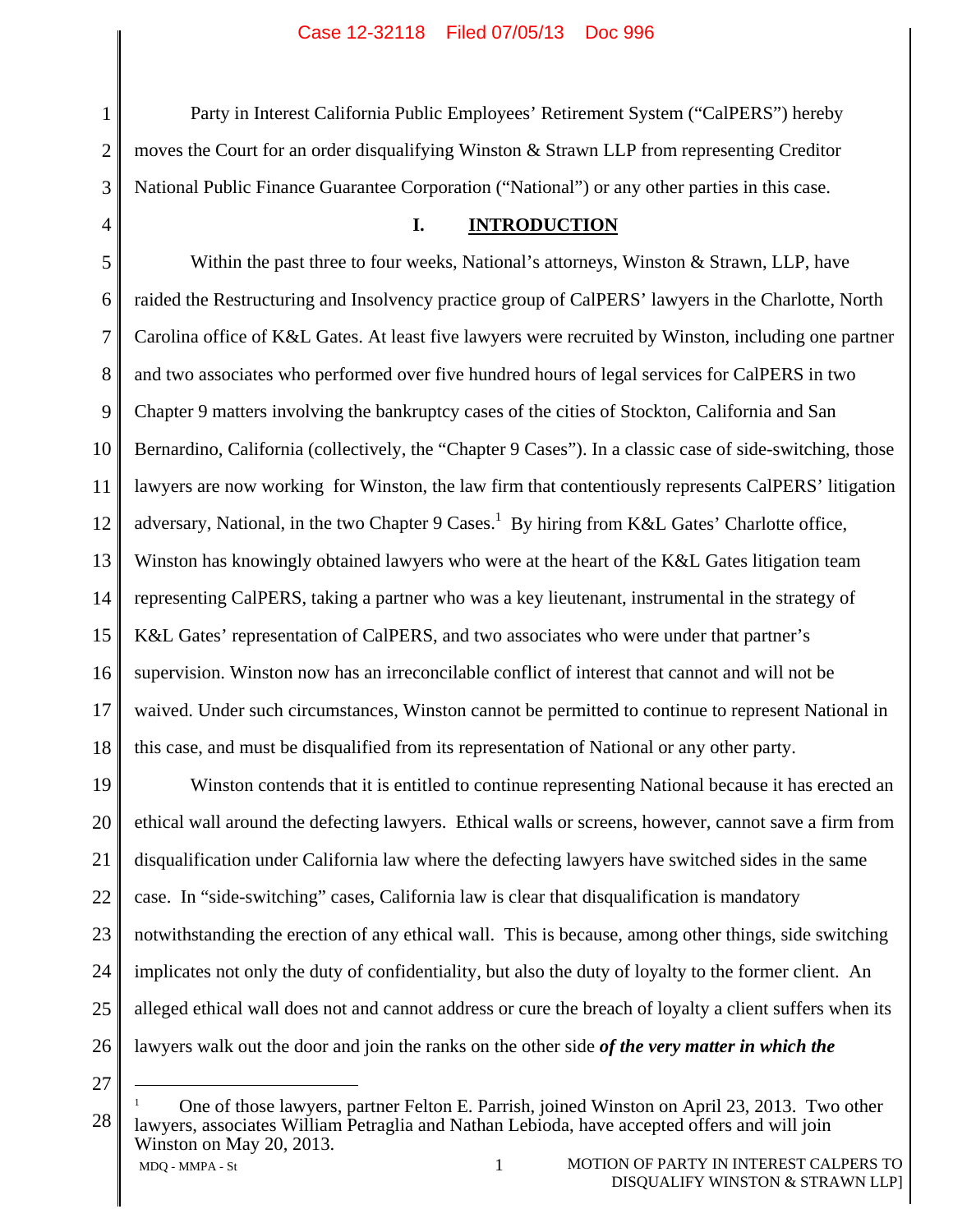1 2 3 *lawyers formerly represented the client*. Nor does an ethical wall in such a case address an attorney's duty to maintain the integrity of the judicial process. Disqualification is mandatory under such circumstances.

4 5 6 7 8 9 10 11 12 Moreover, even if ethical screening could under some circumstances permit lawyers in a California based case to switch sides, which it does not, CalPERS here should not be required to simply accept the word of its litigation adversary that ethical screening will prevent its confidential information from dissemination. The extent of such confidential information in these lawyers' possession is significant. The defecting lawyers – especially partner Felton E. Parrish – were intimately involved in the development and planning of CalPERS' strategy in the Chapter 9 Cases, billed hundreds of hours for the work on those cases, engaged in direct client communications, shared confidences in weekly conference calls concerning all of CalPERS' cases handled by the K&L Gates, and researched core issues upon which CalPERS' strategy in the Chapter 9 Cases is based.

13 14 15 16 17 18 19 20 21 22 In response to CalPERS' objections to these lawyers joining the other side, Winston has been evasive and less than candid – first denying that there was any effort to recruit Mr. Parrish while secretly making him an offer, next saying that the infected lawyers would not be hired unless CalPERS waived conflicts, and then hiring them anyway when CalPERS declined its consent. Even though a screen is not sufficient here as a matter of law, there is also evidence that the supposed screen implemented by Winston has already been violated. Other evidence suggests that Mr. Parrish still has access to the memoranda, research and confidential communications that he sent to his personal email account. Particularly given the deceptive nature of Winston's actions and the defecting lawyers' communications with K&L Gates more specifically described below, CalPERS should not be required to rely on the word of Winston – its adversary – that ethical screening will shield confidential information from dissemination.

28

This is a mandatory disqualification, and the motion should accordingly be granted.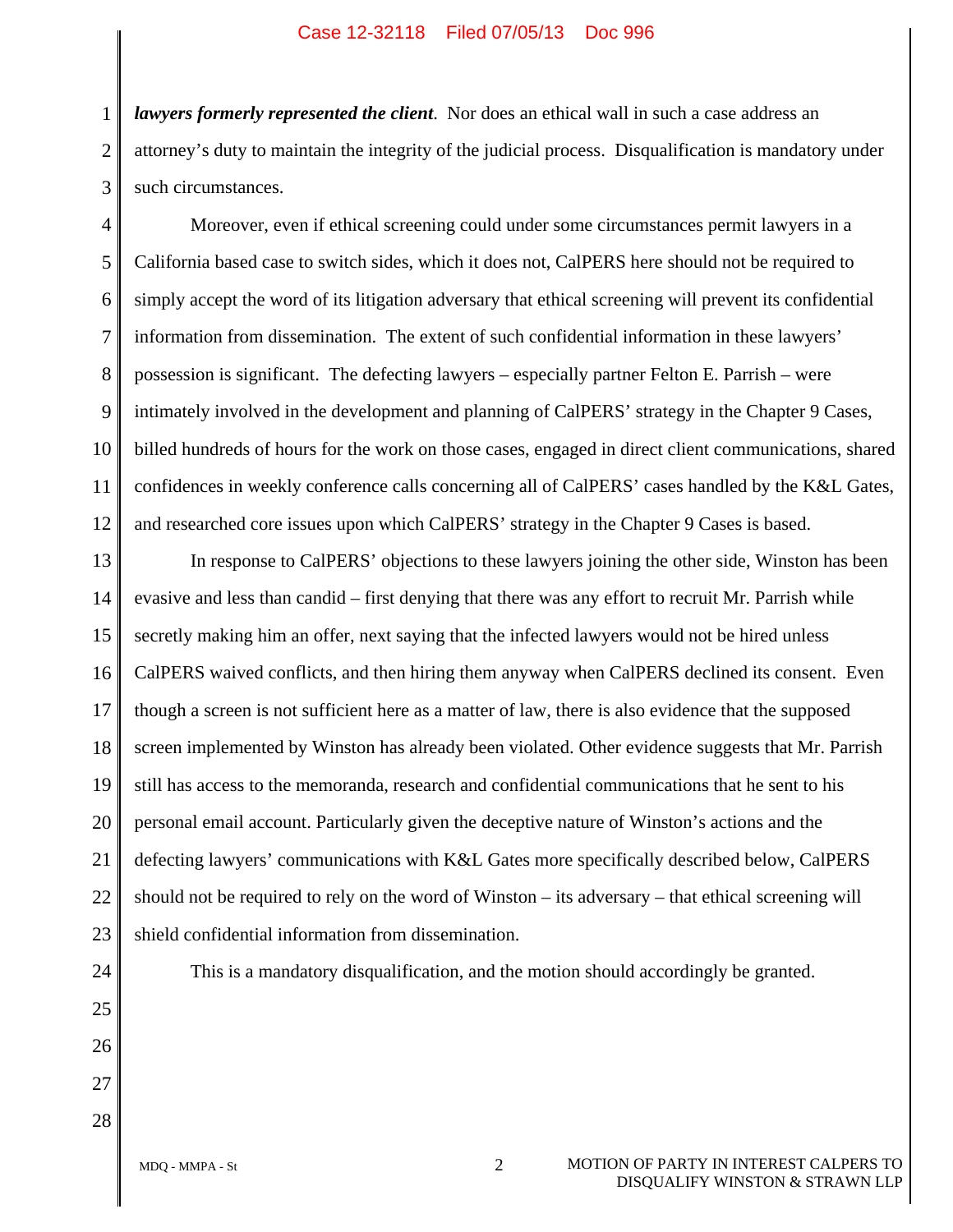## **II. BACKGROUND**

## **A. The Defecting Lawyers' Representation of CalPERS in the Chapter 9 Cases**

# **1. Commencement of the Chapter 9 Cases.**

On June 28, 2012, the City of Stockton, California filed its chapter 9 petition under title 11 of the United States Code (the "Bankruptcy Code"). The Court determined that the City was eligible for relief under chapter 9 and entered an order for relief on April 1, 2013. Approximately one month later, on August 1, 2012, the City of San Bernardino filed its Chapter 9 petition under title 11 of the Bankruptcy Code. CalPERS is a party in interest and National is a creditor in both cases. As they relate to CalPERS, many of the issues raised in both cases are identical and CalPERS is adverse to National in both cases. K&L Gates represents CalPERS in both cases and Winston presently represents National in both cases.<sup>2</sup>

12

1

2

3

4

5

6

7

8

9

10

11

## **2. Evidence in Support of Motion**

13 14 15 16 17 18 19 The factual support for this motion is established by the Declaration of Michael Gearin in Support of CalPERS' Motion to Disqualify Winston & Strawn LLP (the "Gearin Declaration"), the Declaration of Sean M. Jones in Support of CalPERS Motion to Disqualify Winston & Strawn LLP (the "Jones Declaration") the Declaration of Charles A. Dale, III in Support of CalPERS' Motion to Disqualify Winston & Strawn LLP (the "Dale Declaration") and the Declaration of Peter Mixon Support of CalPERS' Motion to Disqualify Winston & Strawn LLP (the "Mixon Declaration"), all filed substantially contemporaneously herewith.

20

## **3. The CalPERS' Litigation Team**

21 22 23 24 25 26 Michael J. Gearin and Michael Lubic are K&L Gates partners with primary responsibility for the representation of CalPERS in the Chapter 9 Cases. Mr. Gearin and Mr. Lubic have supervisory responsibility for other partners and associates working on K&L Gates' team for the Chapter 9 Cases, which consist of attorneys from multiple offices including K&L Gates' offices in California, Washington, Illinois, Massachusetts and North Carolina. Attorneys from the North Carolina office performed significant legal services for CalPERS in the Chapter 9 Cases, including services

27

<sup>2</sup> CalPERS filed on May 17, 2013 a Motion to Disqualify Winston in the City of San Bernardino Chapter 9 case as well. The hearing on that Motion is set for June 13, 2013.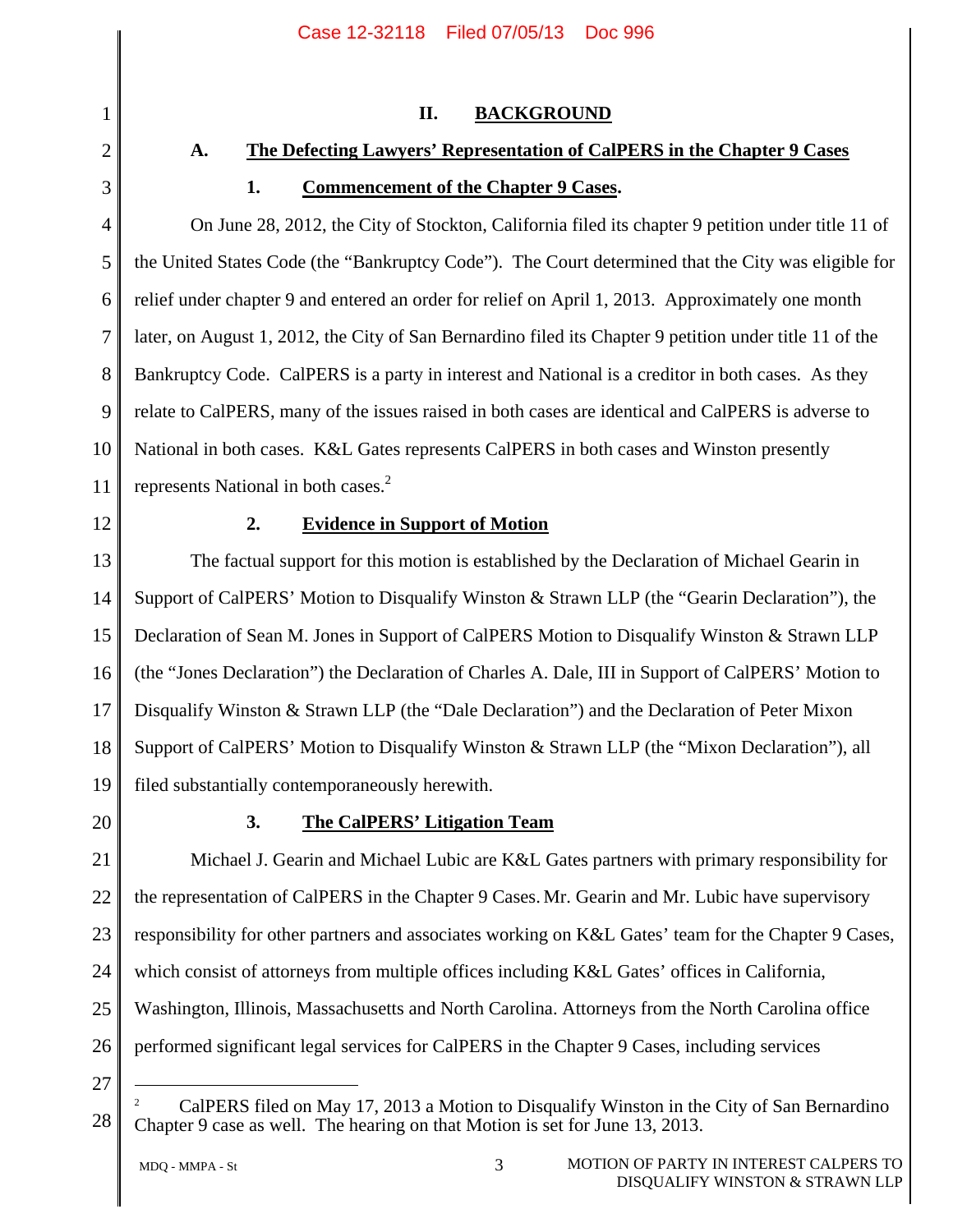1 2 3 4 performed by former partner Felton E. Parrish, and former associates, Nathan Lebioda and William Petraglia. Collectively, these three North Carolina attorneys provided over 500 hours of legal services for CalPERS in the Chapter 9 Cases, and Mr. Parrish had a substantial and direct role in client contact and strategic planning. $3$ 

5 6

# **4. Winston Raids K&L Gates' Restructuring and Bankruptcy Practice Group, Charlotte Office.**

7 8 9 10 11 12 13 On April 15, 2013, Jo Ann Brighton, at that time a partner in K&L Gates' Charlotte office, resigned from K&L Gates and joined Winston. At the time of her departure, she had informed two K&L Gates partners, Sean M. Jones and Charles Dale, of her intent to take the entire Restructuring and Insolvency practice group from the Charlotte office to Winston's Charlotte office, including at least Mr. Parrish, Mr. Petraglia and Mr. Lebioda.<sup>4</sup> At the time of her resignation, Ms. Brighton had only a peripheral involvement in K&L Gates' representation of CalPERS in the Chapter 9 Cases, having billed only 0.8 hours on that work.

14 15 16 17 18 19 20 21 22 23 24 25 Other bankruptcy attorneys in K&L Gates' Charlotte office, however, had much more significant involvement in K&L Gates' representation of CalPERS in the Chapter 9 Cases.<sup>5</sup> Felton E. Parrish was a key member of the core K&L Gates team handling the CalPERS representation in the Chapter 9 Cases.<sup>6</sup> Mr. Parrish routinely participated in high level strategy conferences and conference calls, was engaged in direct communication with the client, performed research and analysis of key legal issues, core strategies and options available to CalPERS in the cases and was responsible for the research, development, and drafting of multiple memoranda and briefs concerning those strategies and arguments. Since Fall 2012, Mr. Parrish billed approximately 366 hours on CalPERS matters in these cases. Additionally, Mr. Parrish worked with, relied upon, and supervised the work of the two associates, Mr. Lebioda and Mr. Petraglia, who have billed 85.8 and 53.3 hours to the Chapter 9 Cases, respectively.<sup>7</sup> The extensive work on the CalPERS representation that was performed by Mr. Parrish, Mr. Lebioda and Mr. Petraglia is described in their time records (Exhibit 1

26

- 27 <sup>4</sup> Dale Declaration,  $\P$  2-3; Jones Declaration,  $\P$  2-3.
- 28  $5$  Gearin Declaration,  $\P\P$  4-6.
	- $6$  Id.,  $\P$  5.

<sup>3</sup> Gearin Declaration,  $\P$  2, 3, 5-7 and Exhibit 1 thereto; Mixon Declaration,  $\P$  3-5.

<sup>&</sup>lt;sup>7</sup> Id.,  $\P$  6-8; Mixon Declaration,  $\P$  4-5.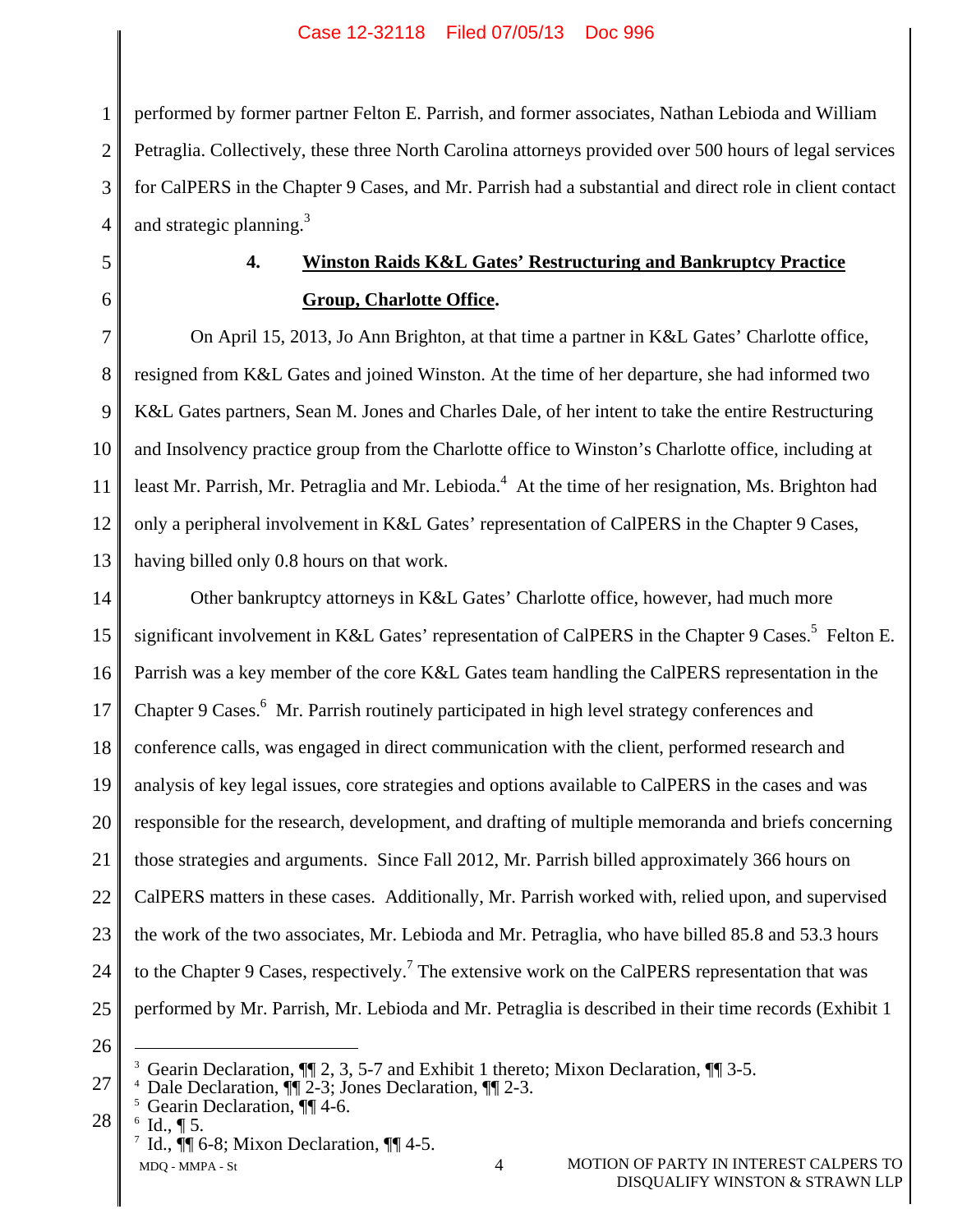1 2 to the Gearin Declaration) and the subject matters of their work are detailed in ¶¶ 6, 7 and 8 of the Gearin Declaration

3 4 5 6 7 8 9 10 11 On April 12, 2013, Ms. Brighton told Sean M. Jones, the Administrative Partner of K&L Gates' Charlotte office, that she was proceeding in discussions with Winston to join that firm, and that K&L Gates was at risk for losing the entire Restructuring and Insolvency practice group. That group included the three above-named lawyers who had performed extensive work on CalPERS representation, and others. <sup>8</sup> On April 12, 2013, Ms. Brighton told Charles Dale, a partner in the Boston office, that she was going to Winston and that everyone in the Restructuring and Bankruptcy practice group from the Charlotte office would be going with her.<sup>9</sup> Thus, it was Winston's plan in advance to acquire the entire Charlotte insolvency practice group that included Parrish, Petraglia and Lebioda.

12 13 14 15 16 17 18 19 20 Despite the plan, Winston was secretive and misleading in its approach. On the day she resigned, April 15, Ms. Brighton solicited Mr. Gearin for his preliminary view of whether CalPERS would provide a consent not to disqualify Winston if she defected. Since her role in CalPERS representation had been quite limited, less than an hour of billed time, Mr. Gearin told Ms. Brighton that based on her limited involvement and her representations that she held no confidential information, he did not believe her joining Winston would be objectionable to CalPERS, but that he would need to inquire with his client.<sup>10</sup> Mr. Gearin did not have authority to waive any conflict on behalf of CalPERS. That authority resides with CalPERS' General Counsel, Peter Mixon.<sup>11</sup> This was plainly acknowledged by Ms. Brighton.<sup>12</sup>

21 22 23 24 What Mr. Gearin, as one of the leaders of the CalPERS team at K&L Gates, did not know at that time was that Ms. Brighton was also negotiating to take other key members of the Charlotte office, including Messrs. Parrish, Lebioda and Petraglia. Fearing this possibility, Mr. Gearin had told Ms. Brighton up front that CalPERS would have a problem if Mr. Parrish joined Winston, because of

25

- 
- 28 <sup>9</sup> Dale Declaration,  $\P$ <sup>2</sup>.<br><sup>10</sup> Id.,  $\P$  8.<br><sup>11</sup> Id.,  $\P$  8-9.<br><sup>12</sup> Id.,  $\P$  18.

<sup>26</sup>  8 Jones Declaration,  $\P$  2.

<sup>27</sup>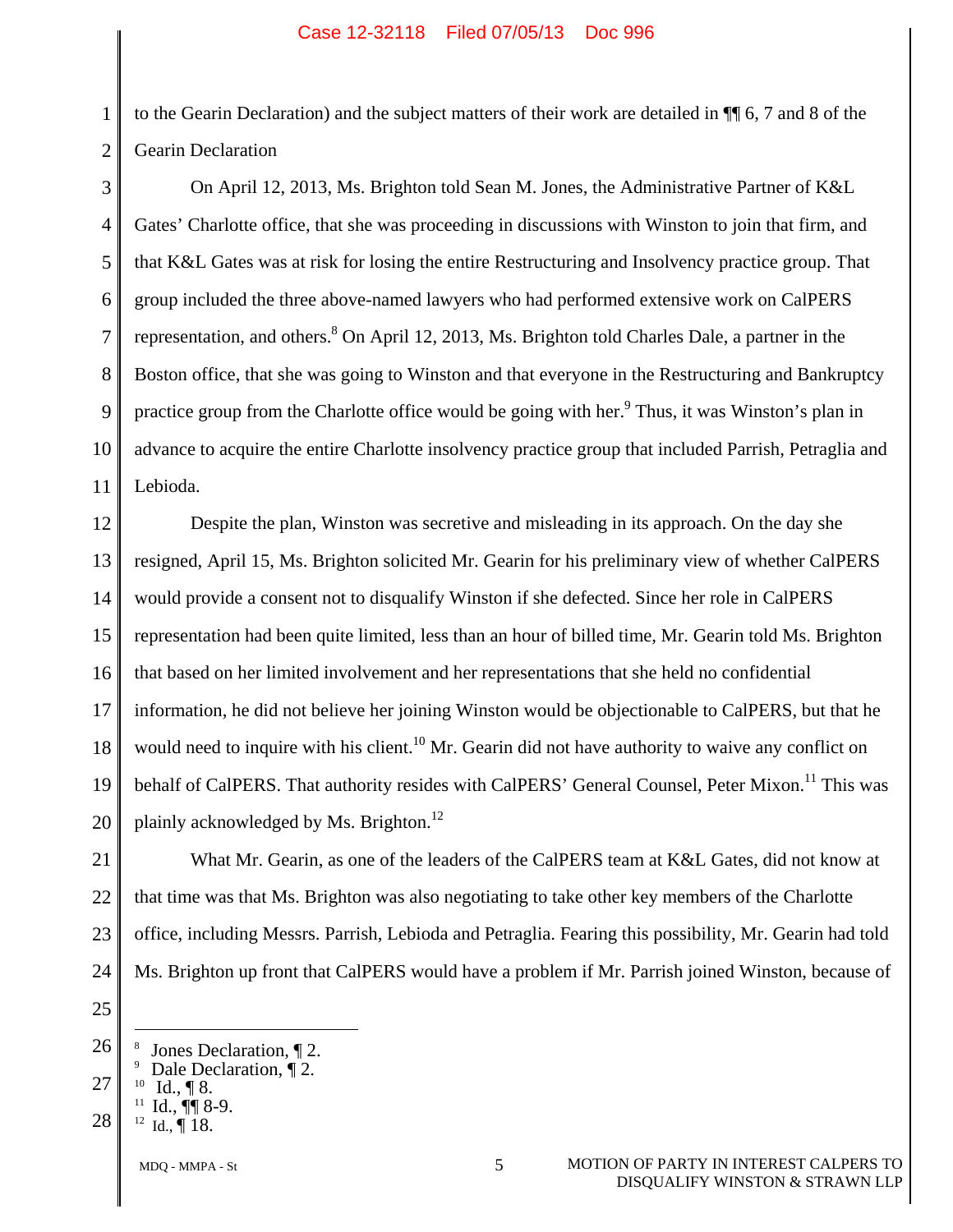1 2 3 4 5 6 7 8 the extent of his involvement in the representation of CalPERS. Rather than revealing Winston's plan, Ms. Brighton adamantly denied that she would have any involvement in recruiting Mr. Parrish or other lawyers from K&L Gates to join Winston.<sup>13</sup> Yet, without informing Mr. Gearin, Ms. Brighton had been negotiating for Winston to make offers to other lawyers from the Charlotte office, consistent with her plan to take the whole practice group.<sup>14</sup> Within days, Winston recruited Mr. Parrish, who resigned on April 22, and the two associates under his supervision. Those associates, Mr. Petraglia and Mr. Lebioda, announced in April their intent to depart, and that they were waiting on confirmation of Winston's offers.15

9 10 11 12 13 14 15 16 17 18 19 20 21 22 23 During this time, Winston was less than candid regarding whether its hiring of these lawyers was or was not contingent upon clearing conflicts with CalPERS. First, there was a letter from Winston dated April 19, which addressed only Ms. Brighton, and specifically requested that CalPERS agree it would not seek to disqualify Winston, provided that Winston and Ms. Brighton adhere to screening procedures that were not detailed in the letter.<sup>16</sup> That letter was received on April 21. The next day, on April 22, another letter arrived, requesting the same consent as to *both* Ms. Brighton and Mr. Parrish, provided that they comply with screening procedures, which were also not detailed in the letter.<sup>17</sup> By this time, Winston already knew that CalPERS would have a major problem with Winston taking Mr. Parrish.<sup>18</sup> However, by April 23, Ms. Brighton and Mr. Parrish had already started at Winston. Parrish had announced that although Winston wanted a consent letter signed, it was prepared to go forward without one, as it ultimately did.<sup>19</sup> Winston was formally notified by Mr. Gearin in a letter of April 24, 2013 that CalPERS would move to disqualify Winston if it hired Mr. Parrish – which it apparently had already done, ignoring its earlier request for a consent.<sup>20</sup> CalPERS explicitly declined to provide its consent for Winston to hire Mr. Parrish.<sup>21</sup> Furthering its lack of candor, Winston specifically told a K&L Gates partner that the two

24

- 25
	-
- 26
	-
- 27

- -

<sup>28</sup>  <sup>13</sup> Id.,  $\P$  10.<br><sup>14</sup> Jones Declaration,  $\P$  2, 3.<br><sup>15</sup> Jones Declaration,  $\P$  4-7, 9, 10, 13.<br><sup>16</sup> Gearin Declaration,  $\P$  13 and Exhibit 2 thereto.<br><sup>17</sup> Id.,  $\P$  14, 15 and Exhibit 3 thereto.<br><sup>18</sup> Id.,  $\P$  10.<br><sup>19</sup> Jon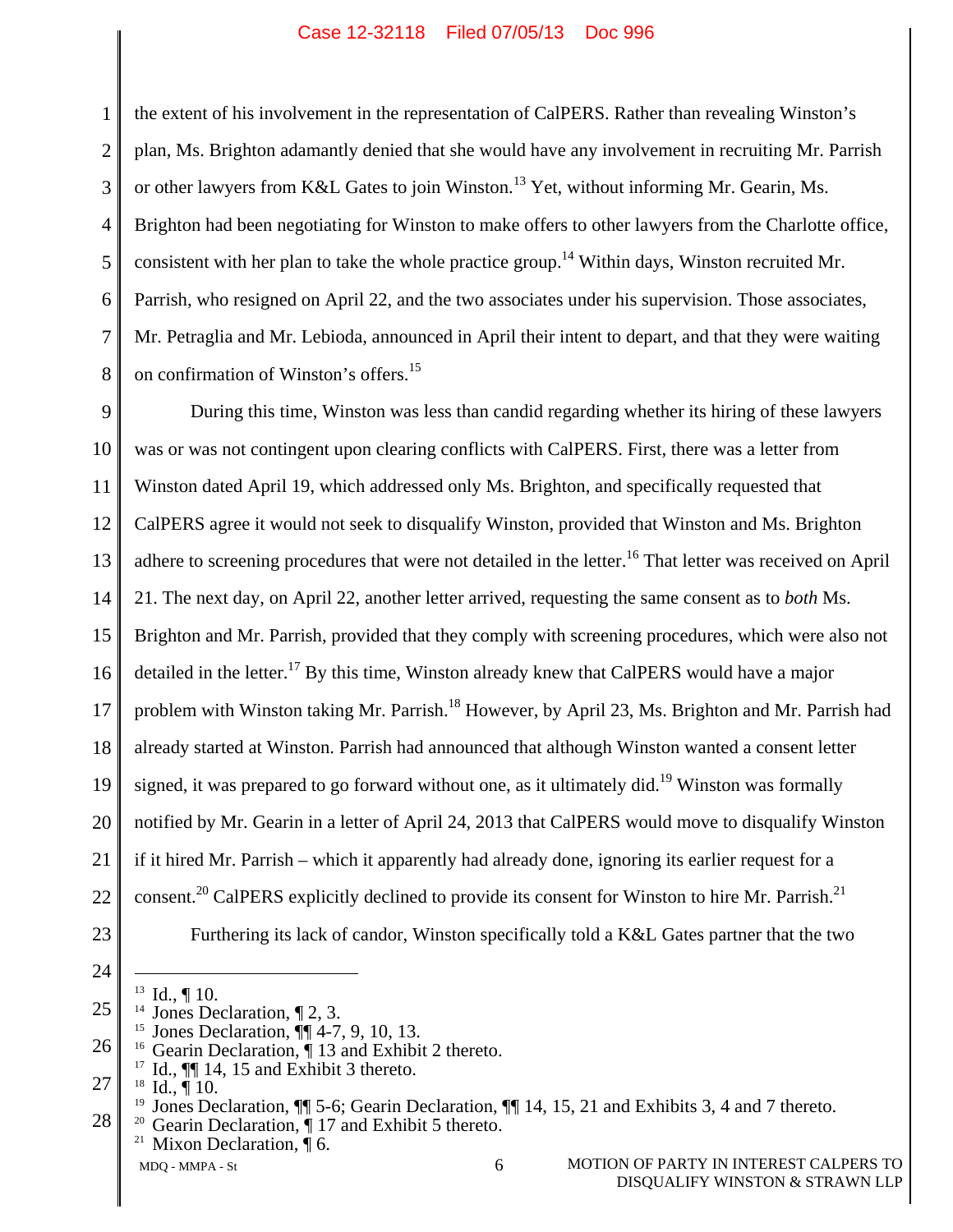1 2 3 associates, Mr. Petraglia and Mr. Lebioda, would not be hired until the question of CalPERS' consent was fully and finally resolved, but it went ahead and hired them anyway, promising to make them whole, financially, due to the absence of obtaining consent from CalPERS. $^{22}$ 

4 5 6 7 8 9 10 11 12 13 14 On April 29, 2013, Winston sent a letter to Mr. Gearin asserting that an ethical screen for Ms. Brighton and Mr. Parrish would eliminate any basis for disqualifying Winston. The letter falsely characterized the extent of work done by Mr. Parrish, and gave indications that the supposed screen had already been breached, since it was obvious that Mr. Parrish had revealed details of his work on the CalPERS cases to Winston, despite the prior representation in Exhibit 3 that he would talk to no one at Winston regarding the Chapter 9 Cases. Contrary to the breezy assurances of Winston's lawyers, there are also clear indications that Mr. Parrish still has electronic access to data pertaining to CalPERS. Exhibit 8 to Mr. Gearin's Declaration contains a series of redacted emails showing that Mr. Parrish routinely forwarded research memos, work product, team communications and client communications to his personal email address, where he presumably would still be able to access them.23

15 16 17 18 19 20 Despite having extended offers and planning to hire them in April, Winston did not notify CalPERS of its actual hiring of Mr. Petraglia and Mr. Lebioda until a letter of May 13, 2013. That May 13 letter did not even request consent from CalPERS – it simply took the position that a screen would be implemented for these side-switching lawyers, relying upon an ABA Model Rule provision that has not been adopted and is contrary to the law in California.<sup>24</sup> CalPERS immediately objected, and does not consent to Winston's hiring of Mr. Petraglia or Mr. Lebioda.<sup>25</sup>

21

### **B. CalPERS and National's Interests in the Chapter 9 Cases Are Directly Adverse**

22 23 24 25 National, along with certain other financial institutions appearing in the Chapter 9 Cases who collectively are referred to as the "Capital Markets Creditors," have allegedly provided purported credit enhancements to Stockton and San Bernardino in connection with municipal bond issuances in the form of bond insurance. As such, Capital Markets Creditors such as National claim to be the

26

<sup>27</sup> 

<sup>28</sup> 

MDO - MMPA - St 7 MOTION OF PARTY IN INTEREST CALPERS TO <sup>22</sup> Jones Declaration,  $\P$  9, 11, 12.<br><sup>23</sup> Gearin Declaration,  $\P$  19, 22 and Exhibit 6 and 8 thereto.<br><sup>24</sup> Id.  $\P$  23 and Exhibit 10 thereto; Mixon Declaration,  $\P$  7.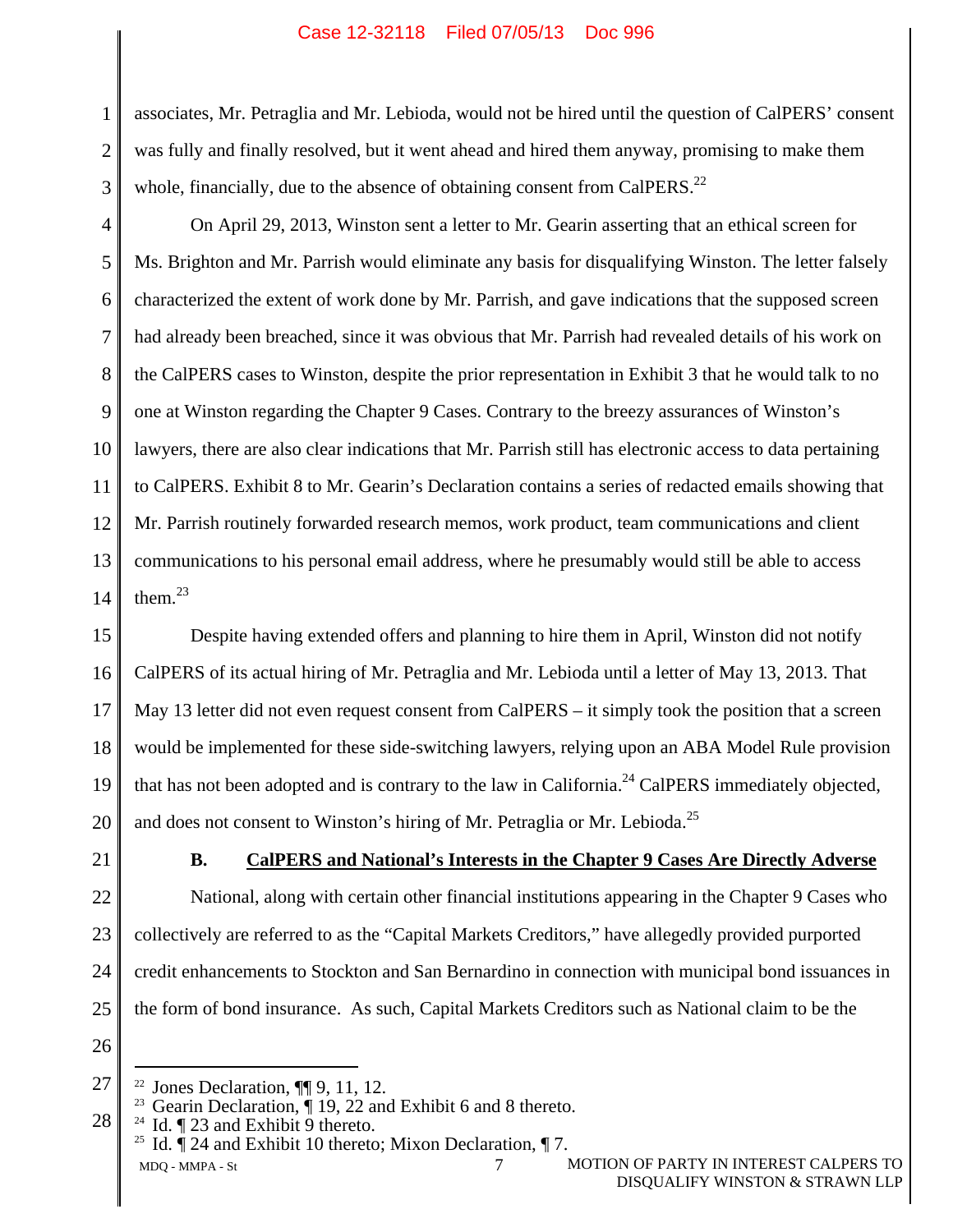ultimate parties in interest with respect to hundreds of millions of dollars in insured bond issuances.

2 3 4 5 6 7 8 9 10 11 12 CalPERS, on the other hand, administers the pension and retirement benefits provided by Stockton and San Bernardino to their employees and retirees. Pursuant to California law, the CalPERS Board of Administration has plenary authority and fiduciary responsibility for the investment of moneys and the administration of the Public Employees' Retirement System. CalPERS is responsible for the administration of the system in a manner which assures the prompt delivery of benefits to participants in the system. The Capital Markets Creditors have made clear their intentions to disrupt the cities' relationships with CalPERS and to compel the Cities to seek to impair CalPERS through Chapter 9 plans of adjustment. In the Stockton case, National, and the other Capital Markets Creditors, argue that the consequences of the financial risks they contracted to accept are unfair unless the cities' employees and retirees and the public employee retirement system of the State of California shoulder the financial burdens of the cities. CalPERS disagrees.

13 14 15 16 In this Case, the Capital Markets Creditors including National have been directly adverse to CalPERS on multiple contested matters. Indeed, the Court has noted that the Capital Markets Creditors, including National, have had CalPERS in their cross hairs since the inception of the case, and many of their arguments have been aggressively advanced by Winston on behalf of National.

18 19 20 21 22 23 24 25  $26$  The Court's ruling on the eligibility of the City of April 1, 2013 found that National had refused to negotiate with the City unless the City would agree to "impair" CalPERS during the pre bankruptcy state law mandated mediation process. National filed objections to the City's eligibility in which it took the position that the City was required to "impair" CalPERS in order to be eligible for relief under chapter 9. [Dkt. # 477, Dkt. # 635]. National has also taken the position that CalPERS must be impaired in order to confirm a plan of adjustment in the case.<sup>27</sup> Winston was the lawyer of record in presenting these objections and arguments to the Court. The issues regarding the City's ability to confirm a plan remain in contest in

26

27

17

MDO - MMPA - St 8 MOTION OF PARTY IN INTEREST CALPERS TO 28 <sup>26</sup> Gearin Declaration,  $\P$  26, and Exhibit 12 thereto.<br><sup>27</sup> National contends that a plan of adjustment cannot be confirmed over its objection absent impairment of CalPERS because such a plan unfairly discriminates against the Capital Markets Creditors. [Dkt # 477, p. 17, fn 7].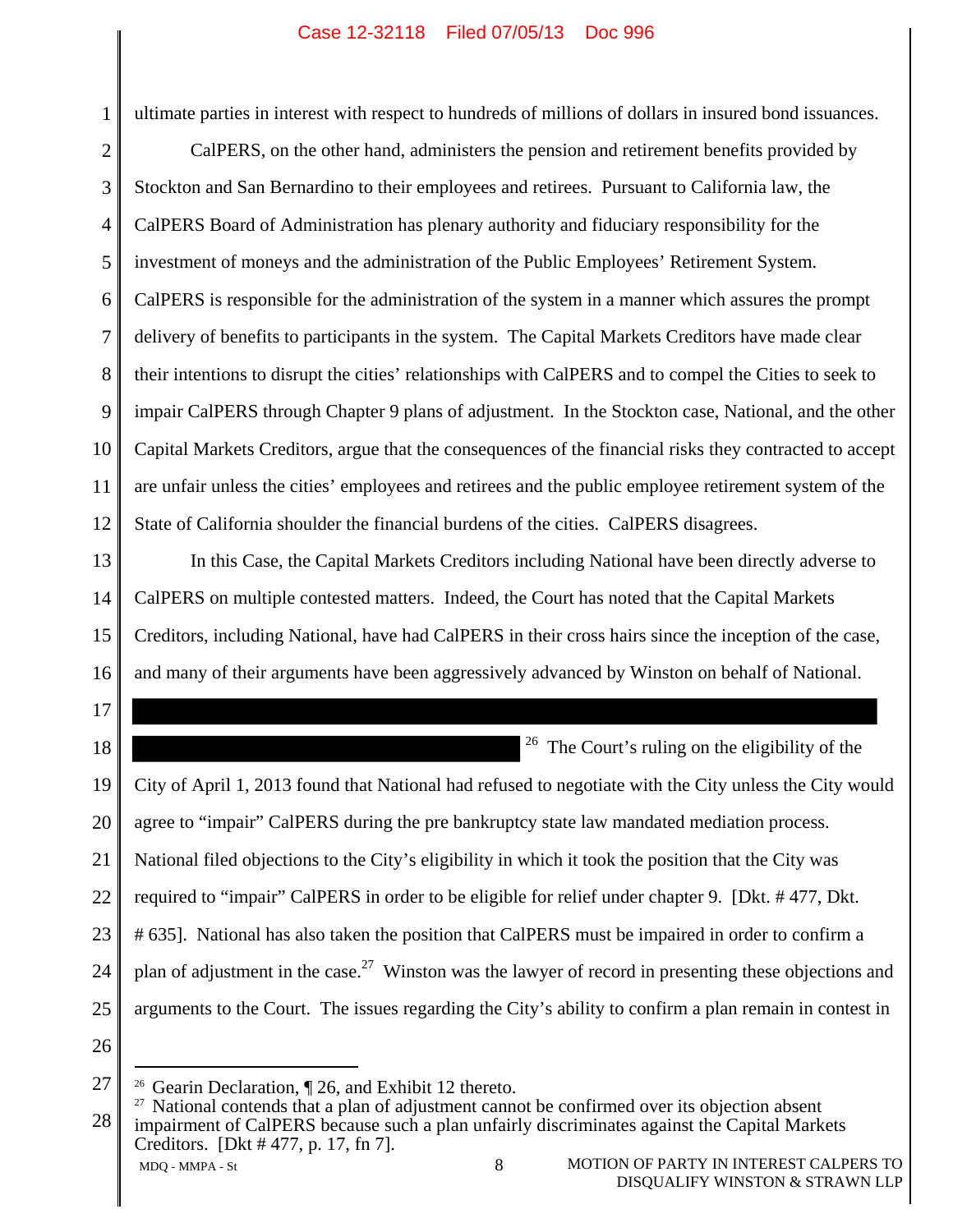1 2 3 4 5 the case. Mr. Parrish researched and drafted memoranda containing legal analysis of the treatment of pension plan obligations in bankruptcy reorganization cases for CalPERS. That legal analysis remains relevant to the plan of adjustment issues in this case. Winston has asserted and continues to assert positions in this case that are directly contrary to the positions taken and work product created on behalf of CalPERS by the very lawyers that Winston has now hired.

6 7 8 9 10 11 12 13 14 15 16 17 On May 17, 2013, CalPERS filed its motion to disqualify Winston in the San Bernardino bankruptcy proceeding. The same day, Winston sent Mr. Gearin another letter asserting that its screening procedures are effective to avoid disqualification, and even asserting that an attorney who moves from a firm representing one creditor to a firm representing another creditor is not a case of extreme or direct conflict.<sup>28</sup> Although Winston's May 17 letter was not seen until after the motion in the San Bernardino case was already filed, it does nothing to alter CalPERS' position. For Winston to suggest that it is not a serious or direct conflict of interest for lawyers to switch sides from actively representing CalPERS in the Chapter 9 Cases, to working for the law firm that represents National, is to ignore the practical realities of this case and the way it has been litigated. The Court is fully aware of the extent of disagreement between National and CalPERS. There being no legal basis in California for a screen to protect against the serious breach of loyalty that arises in a side-switching case such as this, the integrity of the legal process demands that CalPERS bring this motion.

18

#### **III. ARGUMENT**

19 20 21 22 23 24 25 26 "A trial court's authority to disqualify an attorney derives from the power inherent in every court to control in furtherance of justice, the conduct of its ministerial officers, and of all other persons in any manner connected with a judicial proceeding before it, in every matter pertaining thereto." *People ex rel. Dept. of Corps. v. SpeeDee Oil Change Sys., Inc.*, 20 Cal. 4th 1135, 1145, 86 Cal. Rptr. 2d 816 (1999) (internal quotations omitted). Disqualification motions involve "a conflict between the clients' right to counsel of their choice and the need to maintain ethical standards of professional responsibility. The paramount concern must be to preserve public trust in the scrupulous administration of justice and the integrity of the bar. The important right to counsel of one's choice

27 28

<sup>&</sup>lt;sup>28</sup> Gearin Declaration,  $\P$  25, and Exhibit 11 thereto.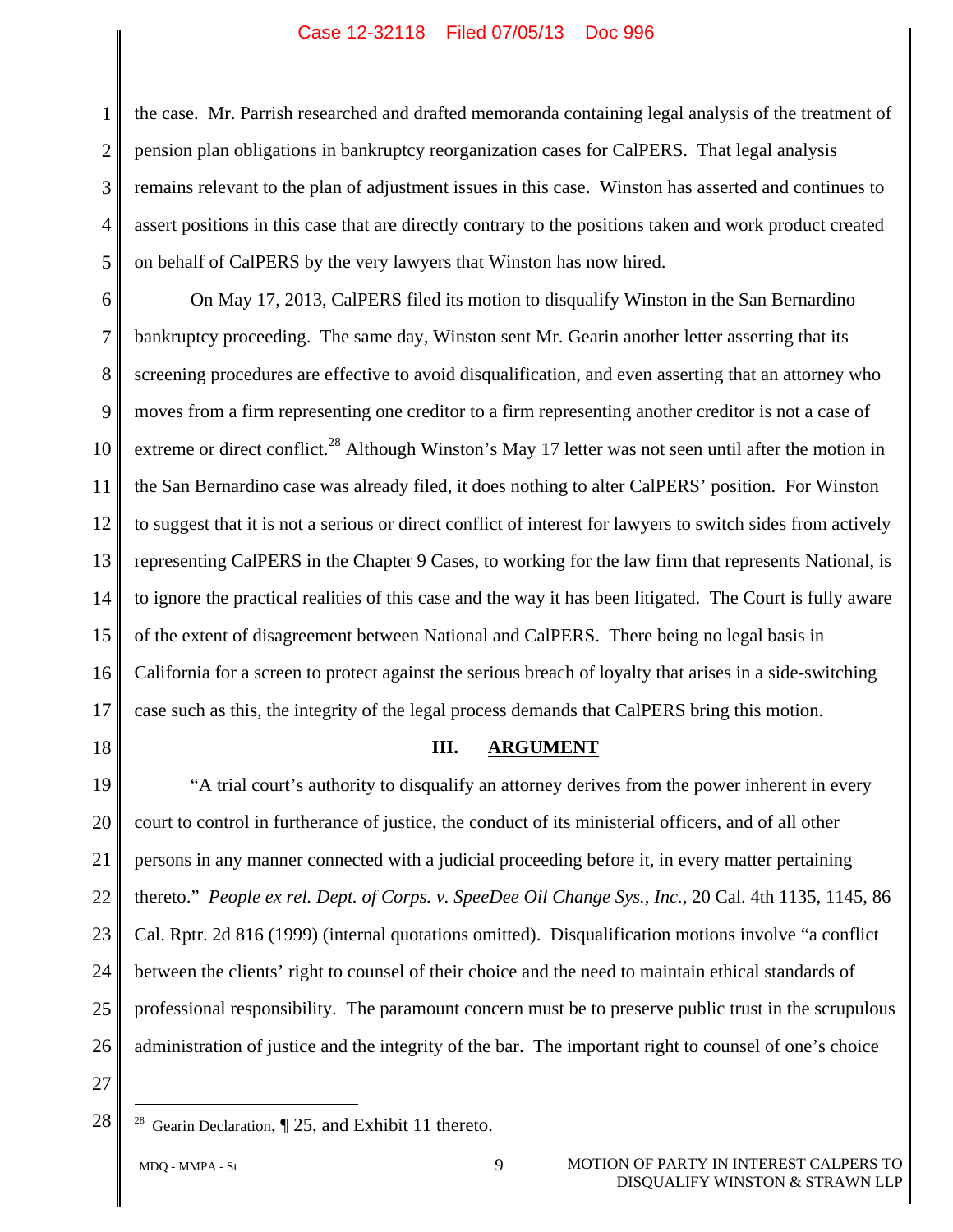must yield to ethical considerations that affect the fundamental principles of our judicial process." *Id.* at 1145; *accord City Nat'l Bank v. Adams*, 96 Cal. App. 4th 315, 324, 117 Cal. Rptr. 2d 125, 132-33 (2002); *see also Beltran v. Avon Products, Inc.*, 867 F. Supp. 2d 1068, 1077 (C.D. Cal. 2012).

As further discussed below, such fundamental principles of the judicial process are jeopardized where, as here, attorneys directly involved in representation on behalf of one client switch sides to join a firm representing an adversary in that case. Disqualification is accordingly mandated and extends, *per se*, to the entire firm to which the side switching attorneys have joined. This is true regardless of whether the side switching attorneys are directly involved in the representation of the adverse party or an ethical "screen" is erected. Winston, thus, must be disqualified from further representing National or any other party to the Chapter 9 Cases.

11

10

1

2

3

4

5

6

7

8

9

## **A. California Law Applies to Matters of Attorney Disqualification**

12 13 14 15 16 17 18 19 20 21 22 23 24 25 26 27 28 Federal courts in California apply California state law in determining matters of disqualification. *In re County of Los Angeles*, 223 F.3d 990, 995 (9th Cir. 2000) ("Because we apply state law in determining matters of disqualification, we must follow the reasoned view of the state supreme court when it has spoken on the issue."); *Advanced Messaging Techs., Inc. v. EasyLink Servs. Int'l Corp.*, No. CV 11-04239 DDP (AJWx), 2012 WL 6618239, at \*5 (C.D. Cal. Dec. 19, 2012) ("The Ninth Circuit . . . has made clear that a federal court in California must apply California law in a disqualification motion."); *Aoki v. Gilbert*, No. 2:11-cv-02797 MCE-CKD, 2012 WL 2450658, at \* 3 (E.D. Cal. June 26, 2012) ("In deciding motions for disqualification, the court applies the relevant state law."); *Guifu Li v. A Perfect Day Franchise, Inc.*, No. 11-CV-01189-JHK, 2011 WL 4635176,  $*3$  (N.D. Cal. Oct. 5, 2011) ("This Court . . . applies state law in determining matters of disqualification."). The rules and statutes governing attorneys in California expressly apply to lawyers practicing in the Eastern and Central Districts. *See* E. Dist. LBR 1001-1(c) and E. Dist. Cal. L.R. 180(e) (adopting the State Bar Act, the Rules of Professional Conduct of the State Bar of California, and the applicable judicial decisions thereto as the Eastern District's standards of professional conduct); Cent. Dist. LBR 2090-2(a) and Cent. Dist. Cal. L.R. 83-3.1.2 (same); *see also* N.C. Rules of Professional Conduct, Rule 8.5(b)(1) ("for conduct in connection with a matter pending before a tribunal, the rules of the jurisdiction in which the tribunal sits" are applied to North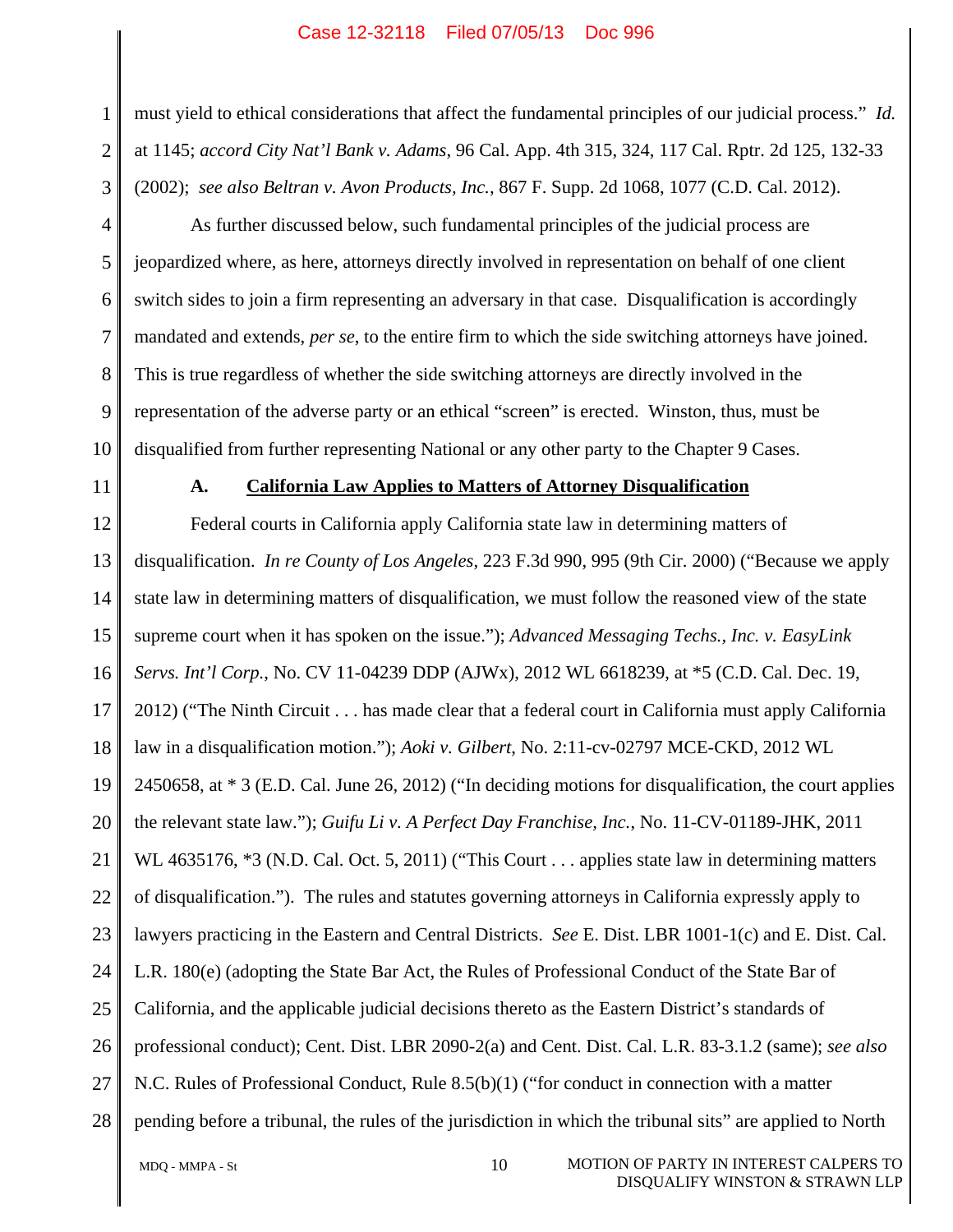Carolina lawyers).

# 2 3 4

5

6

7

1

# **B. A Lawyer Who Attempts to Switch Sides in a Dispute Is Disqualified From Further Representation**

Rule 3-310(E) of California's Rules of Professional Conduct prohibits an attorney, without the client's informed written consent, from accepting employment adverse to the interests of a current or former client, "where, by reason of the representation of the client or former client, the member has obtained confidential information material to the employment."

8 9 10 11 12 13 14 15 The receipt of material confidential information is presumed where an attorney is directly involved in the representation of the former client. *See Jessen v. Hartford Cas. Ins. Co.*, 111 Cal. App. 4th 698, 709, 3 Cal. Rptr. 3d 877, 885 (2003). Each of the defecting attorneys here was personally involved in the representation of CalPERS by K&L Gates. Collectively, they billed over 500 hours in representing CalPERS in the Chapter 9 Cases. Moreover, as discussed above, and as reflected in their time sheets and work product, the defecting attorneys actually received confidential information of CalPERS. These attorneys are therefore prohibited from representing any interests adverse to CalPERS in the Chapter 9 Cases, including National's.

16 17 18 19 20 21 22 23 24 25 26 Where an attorney was not directly involved in the prior representation, receipt of confidential information will nonetheless be presumed if the matter in which the attorney formerly represented a client is substantially related to the successive representation. *See Flatt v. Superior Court*, 9 Cal. 4th 275, 283, 36 Cal. Rptr. 2d 537 (1994). Here, National, the new client, is directly adverse to CalPERS, the former client, in the very same matters in which the defecting attorneys previously represented CalPERS. Where a lawyer switches sides, such that his current and former employment are on the opposite sides of the same matter, "the nature of the former representation will *always* be such that the exchange of relevant confidences must be presumed." *City Nat'l Bank*, 96 Cal. App. 4th at 328. Thus, even if Winston now challenges the extent of the defecting attorneys' personal involvement in CalPERS' representation in the Chapter 9 Cases, the receipt of confidential information by them is presumed under California law.

27 28 The defecting attorneys are accordingly barred from representing National – or any other party adverse to CalPERS – in the Chapter 9 Cases and must be disqualified:

MDO - MMPA - St 11 MOTION OF PARTY IN INTEREST CALPERS TO DISQUALIFY WINSTON & STRAWN LLP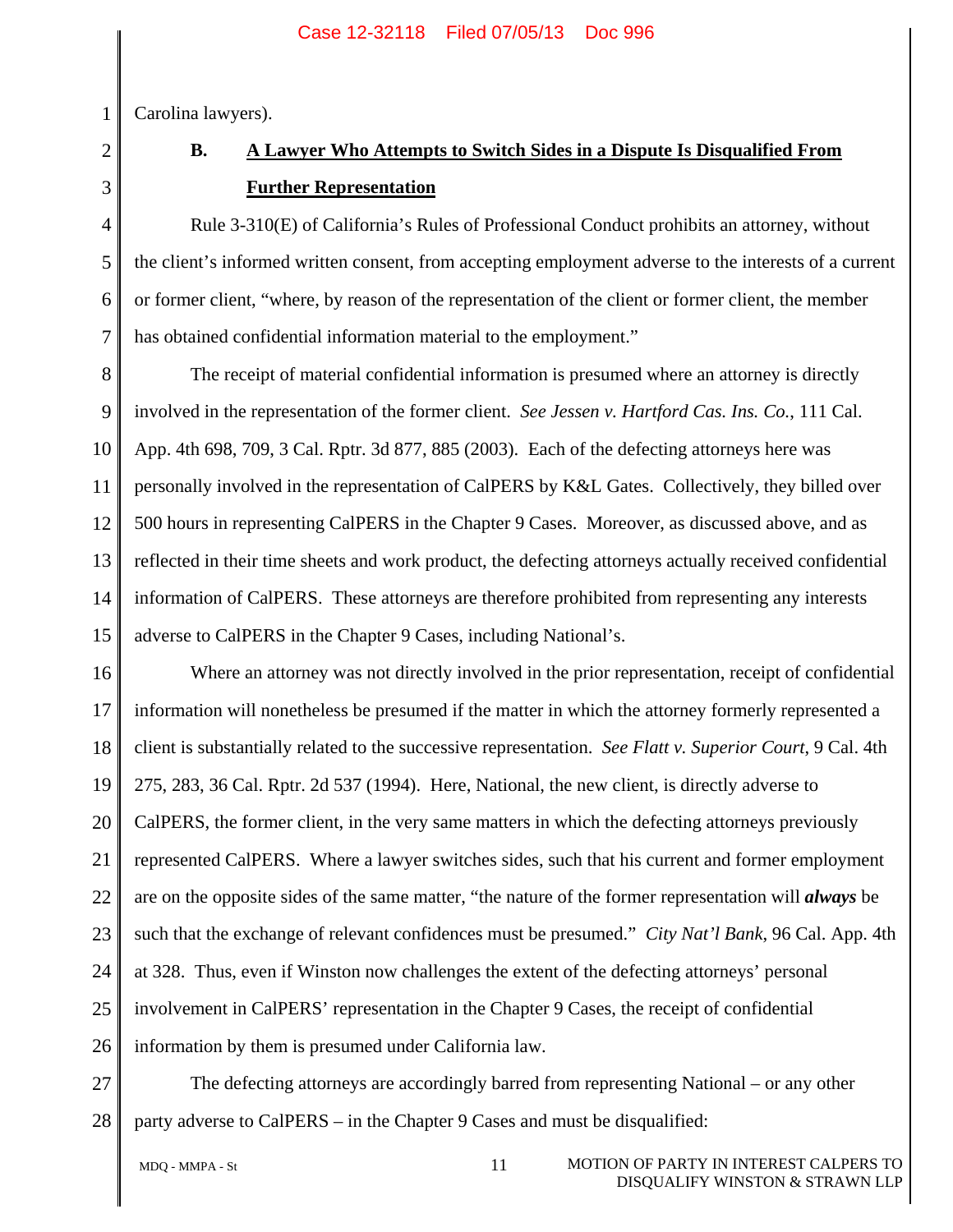The classic disqualification case involves the attorney switching sides, 'so that an attorney who once represented 'A' now seeks to represent 'B' in a matter materially related to the original representation.' ([Citation.]) Disqualification in such a case is necessary to safeguard 'A client should not fear that confidences conveyed to his attorney in one action will return to haunt him in a later one.' ([Citation.]).

5 6 7 8 9 10 11 12 *Roush v. Seagate Tech., LLC*, 150 Cal. App. 4th 210, 218-19, 58 Cal. Rptr. 3d 275, 280-81 (2007); *see also In re Zamer G.*, 153 Cal. App. 4th 1253, 1262, 63 Cal. Rptr. 3d 769, 776 (2007) ("A lawyer who represents clients with adverse interests in the same litigation automatically will be disqualified, as will a lawyer who switches sides during pending litigation, because both situations present an unacceptable risk that the lawyer's duties of loyalty and confidentiality will be compromised."); *SpeeDee Oil Change Sys., Inc.*, 20 Cal. 4th at 1139 ("For attorneys in the same firm to represent adverse parties in the same litigation is so patently improper that the rule of disqualification is a per se or 'automatic' one.")

13 14 15 16 17 18 19 20 21 22 When a substantial relationship is found between the successive representations, "[t]he rights and interests of the former client will prevail. Conflict will be presumed; disqualification will be ordered." *River West, Inc. v. Nickel*, 188 Cal. App. 3d 1297, 1308-09, 234 Cal. Rptr. 33 (1987); *see also Flatt v. Superior Court*, 9 Cal. 4th 275, 283, 36 Cal. Rptr. 2d 537, 885 P.2d 950 (1994) (upon establishing a substantial relationship, "access to confidential information by the attorney in the course of the first representation . . . is presumed and disqualification of the attorney's representation of the second client is mandatory"); *Henriksen v. Great Am. Sav. & Loan*, 11 Cal. App. 4th 109, 114, 14 Cal. Rptr. 2d 184 (1992) ("If the former client establishes the existence of a substantial relationship between the two representations the court will conclusively presume that the attorney possesses confidential information adverse to the former client and order disqualification.").

23 24 25 26 27 28 In *Beltran v. Avon Prods., Inc.*, 867 F. Supp. 2d 1068 (C.D. Cal. 2012), a former associate of Paul Hastings spent over 300 hours and billed more than \$100,000 on three matters related to products liability and advertising issues for Avon, a client of Paul Hastings. *Id.* at 1072. That associate subsequently left Paul Hastings to join another firm, which ultimately represented a certain class of plaintiffs that alleged that Avon misrepresented its practices in regards to animal testing. *Id.* at 1072-75. Based on (1) sworn declarations from the associate's former supervising attorney that the

1

2

3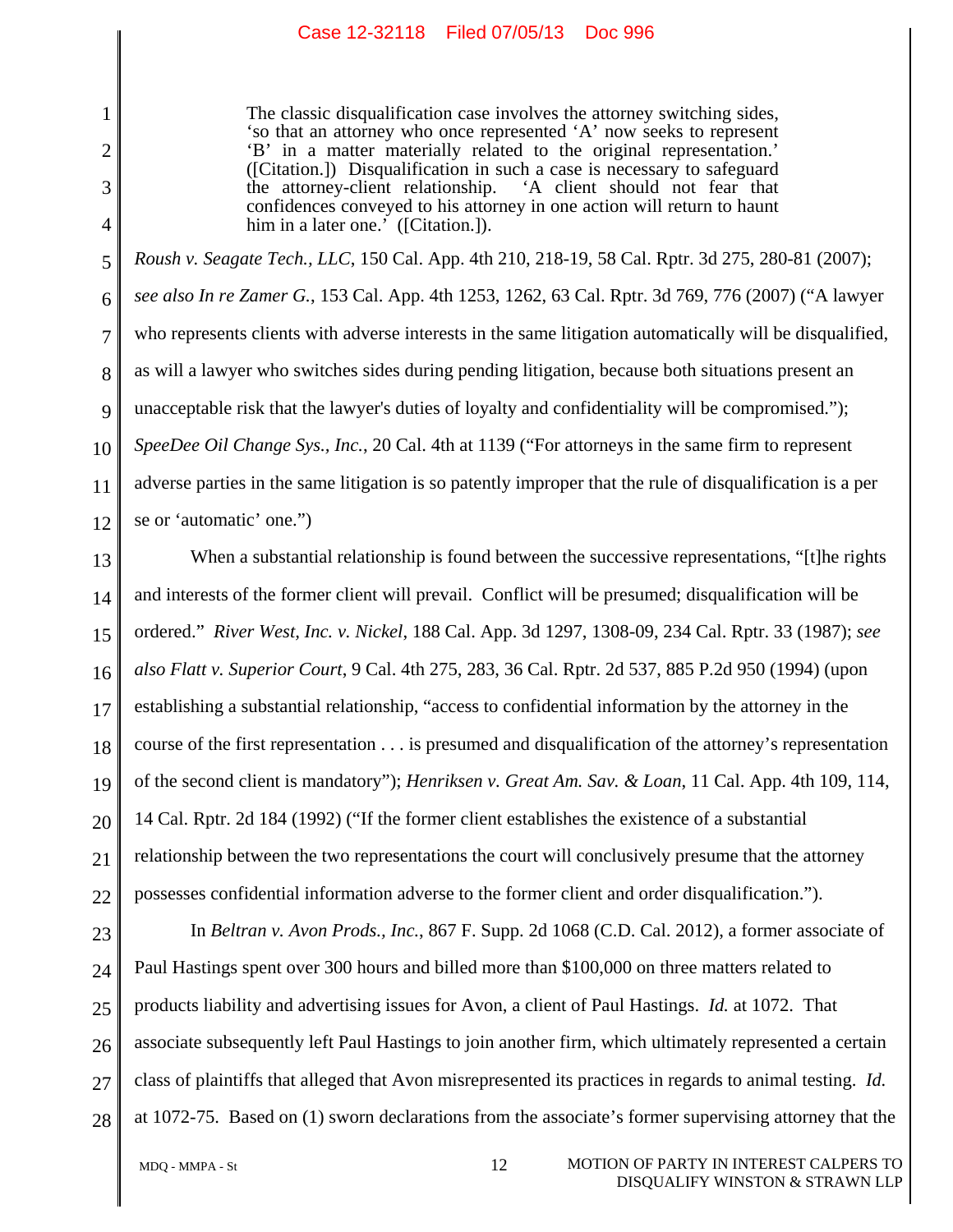1 2 3 4 5 6 7 8 9 associate acquired adverse confidential information regarding the former client's "business, corporate witnesses, legal strategies, product testing protocols, and marketing and advertising practices" and (2) the former associate's time entries, which substantiated the fact that the former associate was exposed to a variety of confidences that were not part of the public record, that court concluded that the former associate actually possessed confidential information. *Id.* at 1078-81. Moreover, that court concluded that there was a substantial relationship between the associate's former representation and his new firm's representation based on the similar factual and legal issues involved in those representations. The receipt of confidential information by him could therefore also be presumed. *Id.* at 1082.

10 11 12 13 14 15 16 17 18 19 20 21 22 23 24 25 Here, there is much more than a mere substantial relationship between Winston's representation of National and K&L Gates' representation of CalPERS: The two are adverse parties in the very same matter. National and CalPERS have diametrically opposed interests in the Chapter 9 Cases, and the resolution of these cases may ultimately depend on the outcome of the contentious disputes between the Capital Markets Creditors, including National, and CalPERS. Not only are the factual situations and legal issues posed by the current and prior representations similar – they are identical. Moreover, one of the defecting attorneys, former K&L Gates partner Felton Parrish, was a core K&L Gates team member handling the CalPERS representation, billing approximately 366 hours on work related to that representation. Mr. Parrish was significantly involved in the development of attorney work product at K&L Gates, and he was responsible for researching, developing, and drafting memoranda and briefs concerning core strategies and arguments on behalf of CalPERS. The associates, Messrs. Petraglia and Lebioda, between them spent more than 150 hours representing CalPERS. The extent of these attorneys' involvement in CalPERS' representation put them in a position to, and they in fact did, acquire material confidential information and attorney work product during the course of representing CalPERS. The defecting attorneys are accordingly disqualified from representing National.

26 27 28

MDO - MMPA - St 13 MOTION OF PARTY IN INTEREST CALPERS TO DISQUALIFY WINSTON & STRAWN LLP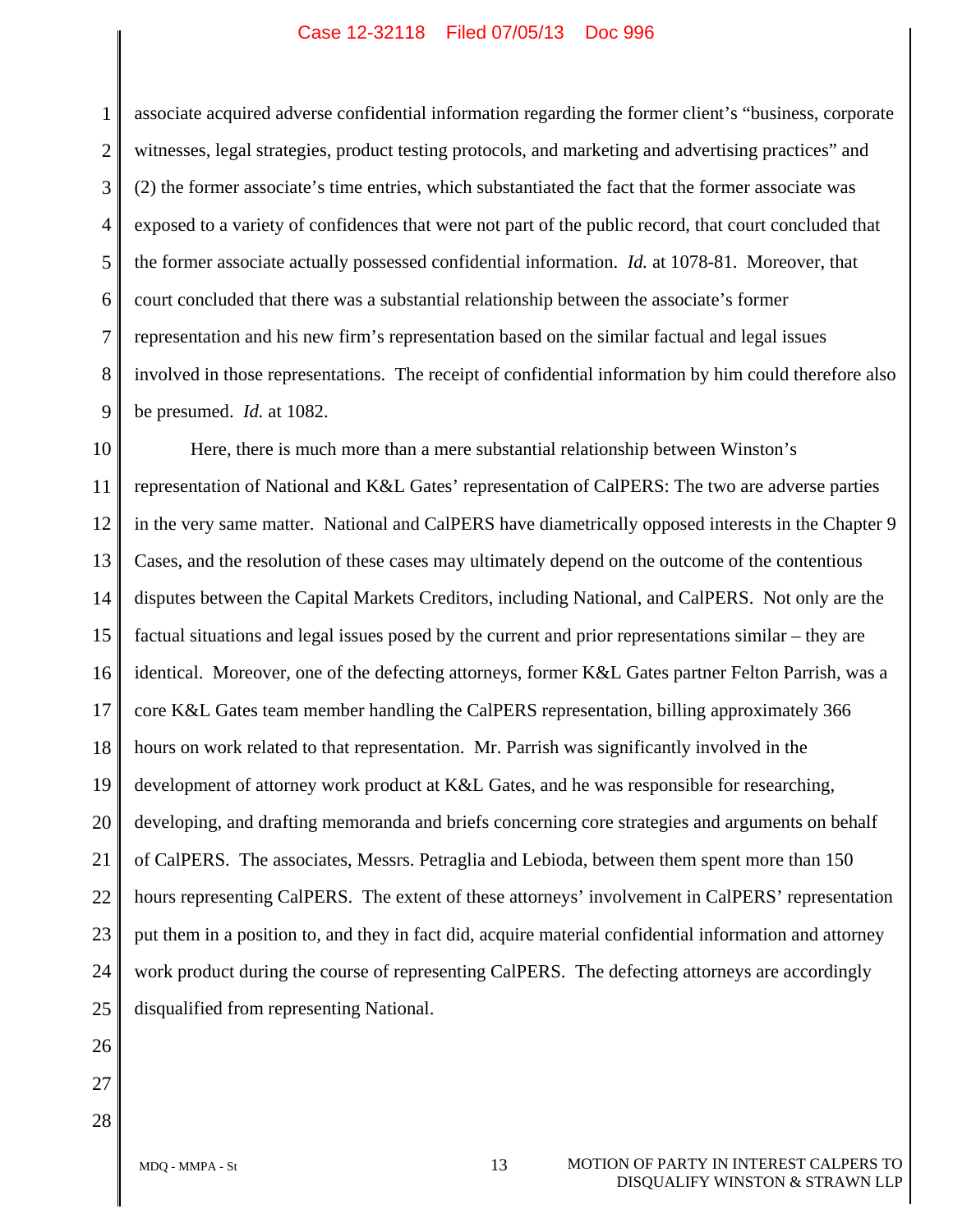# **C. Winston Is Vicariously Disqualified from Representing National Based on the Defecting Lawyers' Imputed Conflict**

1

2

3

4

# **1. Even a Timely and Effective Ethical Screen Cannot Cure the Ailment Created By Side Switching Lawyers**

5 6 7 8 9 10 11 12 13 14 15 16 17 18 19 20 21 22 23 24 25 26 27 "When a conflict of interest requires an attorney's disqualification from a matter, the disqualification normally extends vicariously to the attorney's entire law firm." *SpeeDee Oil Change Sys., Inc.*, 20 Cal. 4th at 1139; *see also Flatt*, 9 Cal. 4th at 283 (an attorney's disqualification from representing a second client "extends vicariously to the entire firm"). This is true even if the tainted lawyer is no longer with the firm and even if confidences were never, in fact, imparted by or to the tainted lawyer. *See Elan Transdermal Ltd. v. Cygnus Therapeutic Sys.*, 809 F. Supp. 1383, 1393 (N.D. Cal. 1992); *j2 Global Comm'ns, Inc. v. EasyLink Servs. Int'l Corp.*, No. CV 09-04189 DDP AJWX,  $2012$  WL 6618609, at  $*7$  (C.D. Cal. Dec. 19, 2012) ("The general rule is that presuming an attorney possesses confidential information requires presuming the same for his law firm ('the Vicarious Presumption Rule').") In California, the knowledge of any particular member of a law firm is considered knowledge of all attorneys in the firm as a matter of law. *See Adams v. Aerojet-Gen. Corp.*, 86 Cal. App. 4th 1324, 1333, 104 Cal. Rptr. 2d 116, 122 (2001); *Rosenfeld Constr. Co. v. Superior Court*, 235 Cal. App. 3d 566, 573, 286 Cal. Rptr. 609, 612 (1983). Here, there is no question that the defecting attorneys are disqualified from representing National or any other parties in the Chapter 9 Cases because they previously represented CalPERS in the same matter. The confidential knowledge of these attorneys, and their conflict, are imputed to Winston and prohibits both Winston and the disqualified lawyers from representing National against CalPERS. *See City of Santa Barbara v. Superior Court*, 122 Cal. App. 4th 17, 20, 18 Cal. Rptr. 3d 403, 404 (2004) ("An attorney who switches sides during litigation is disqualified from representing his or her former adversary. The disqualification extends to the attorney's entire new law firm."); *see also Roush v. Seagate Technology*, 150 Cal. App. 4th 210, 219 (2007) (disqualification is warranted even where direct information is not obtained by the firm because attorneys have a duty to maintain the integrity of the judicial process).



Winston here has attempted to avoid the rule of automatic disqualification resulting from its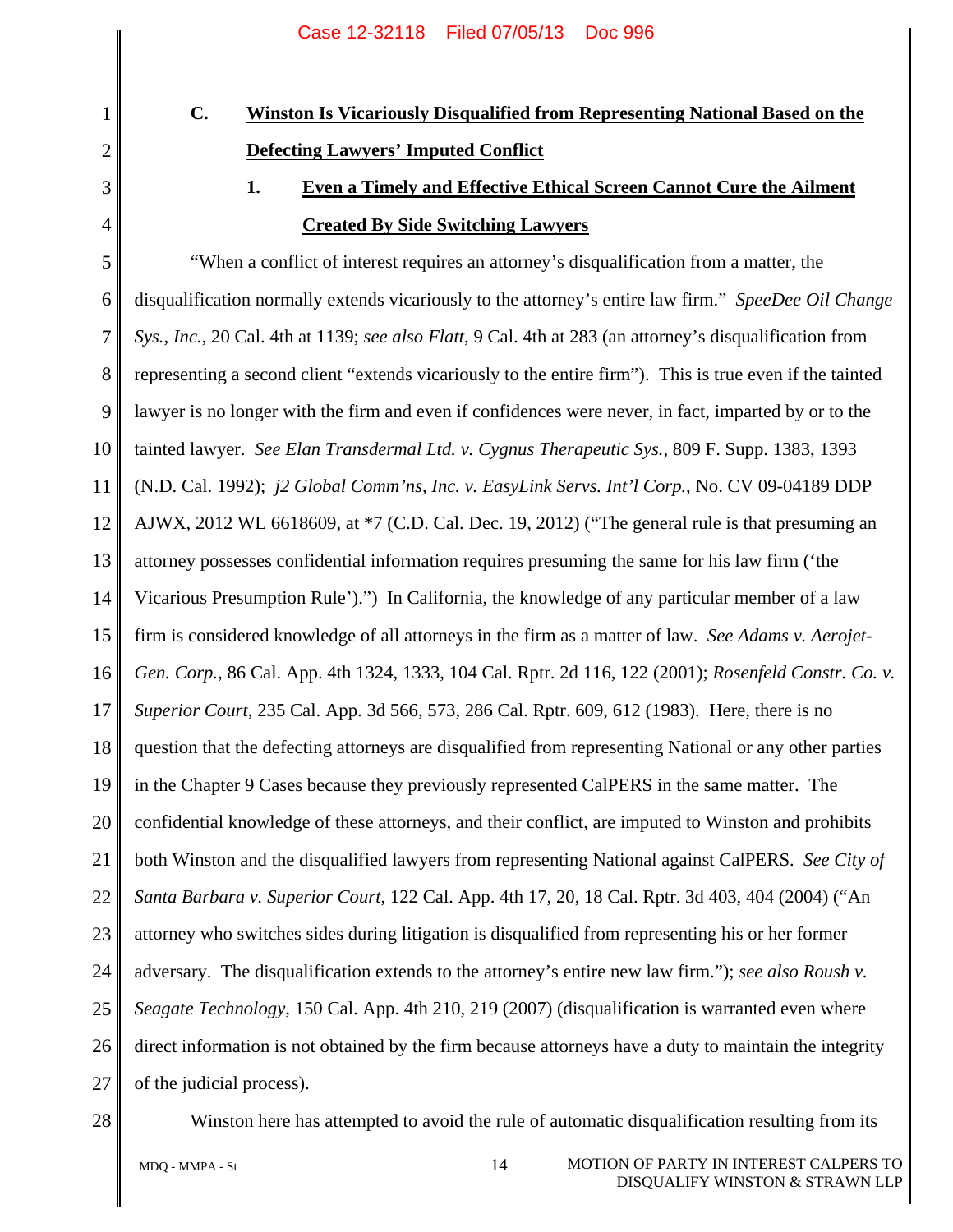1 2 3 4 5 6 employment of three members CalPERS' litigation team by claiming that it has erected an ethical screen around the tainted lawyers. Citing the California appellate decision in *Kirk v. First American Title Ins. Co.*, 183 Cal. App. 4th 776, 108 Cal. Rptr. 3d 620 (2010), Winston claims that such a screen can rebut the presumption of its receipt of material confidential information and prevent its disqualification. Winston is simply incorrect. In fact, the *Kirk* case makes clear that an ethical screen cannot prevent Winston's disqualification under circumstances such as those present here.

7 8 9 10 11 12 13 14 15 16 17 18 19 20 21 22 23 24 In *Kirk*, the Court of Appeal held that under certain limited circumstances, ethical screening may rebut the presumption of imputed knowledge to a tainted attorney's law firm, but "if the tainted attorney was actually involved in the representation of the first client, and switches sides in the same case, *no amount of screening will be sufficient*, and the presumption of imputed knowledge is conclusive." *Kirk*, 183 Cal. App. 4th at 814 (emphasis added). That is precisely the case here. As set forth above, each of the defecting attorneys was actually involved in the representation of CalPERS by K&L Gates and either actually or presumptively possessed confidential information of CalPERS relating to the Chapter 9 Cases. Under such circumstances, no amount of ethical screening by Winston will suffice and the entire firm is disqualified from representing National or any other party in the Chapter 9 Cases. *Id.* at 800 ("vicarious disqualification should be *automatic*" where tainted attorney switches sides); *see also City of Santa Barbara*, 122 Cal. App. 4th at 20; *Meza v. H. Muehlstein & Co., Inc.*, 176 Cal. App. 4th 969, 979, 98 Cal. Rptr. 3d 422 (2009) (in a side switching case, "an 'ethical wall' between an attorney with confidential information and his or her firm will generally not preclude the disqualification of the firm"). This is because, in part, side switching cases "implicate the lawyer's duty of loyalty as well as confidentiality." *City Nat'l Bank*, 96 Cal. App. 4th at 329. An ethical screen, which is designed to address only the duty of confidentiality, cannot and does not address the breach of the duty of loyalty and the adverse impact on the integrity of the judicial process present when an attorney switches sides in the same case.

25 26 27 28 This rule of automatic disqualification in side switching cases was first stated in *Henriksen v. Great American Savings & Loan*, 11 Cal. App. 4th 109, 14 Cal. Rptr. 2d 184 (1992), a case directly on point here. In *Henriksen*, counsel for the plaintiff in pending litigation hired an associate who formerly represented the adverse party in the same proceeding. The Court held that "even if the law

MDO - MMPA - St 15 MOTION OF PARTY IN INTEREST CALPERS TO DISQUALIFY WINSTON & STRAWN LLP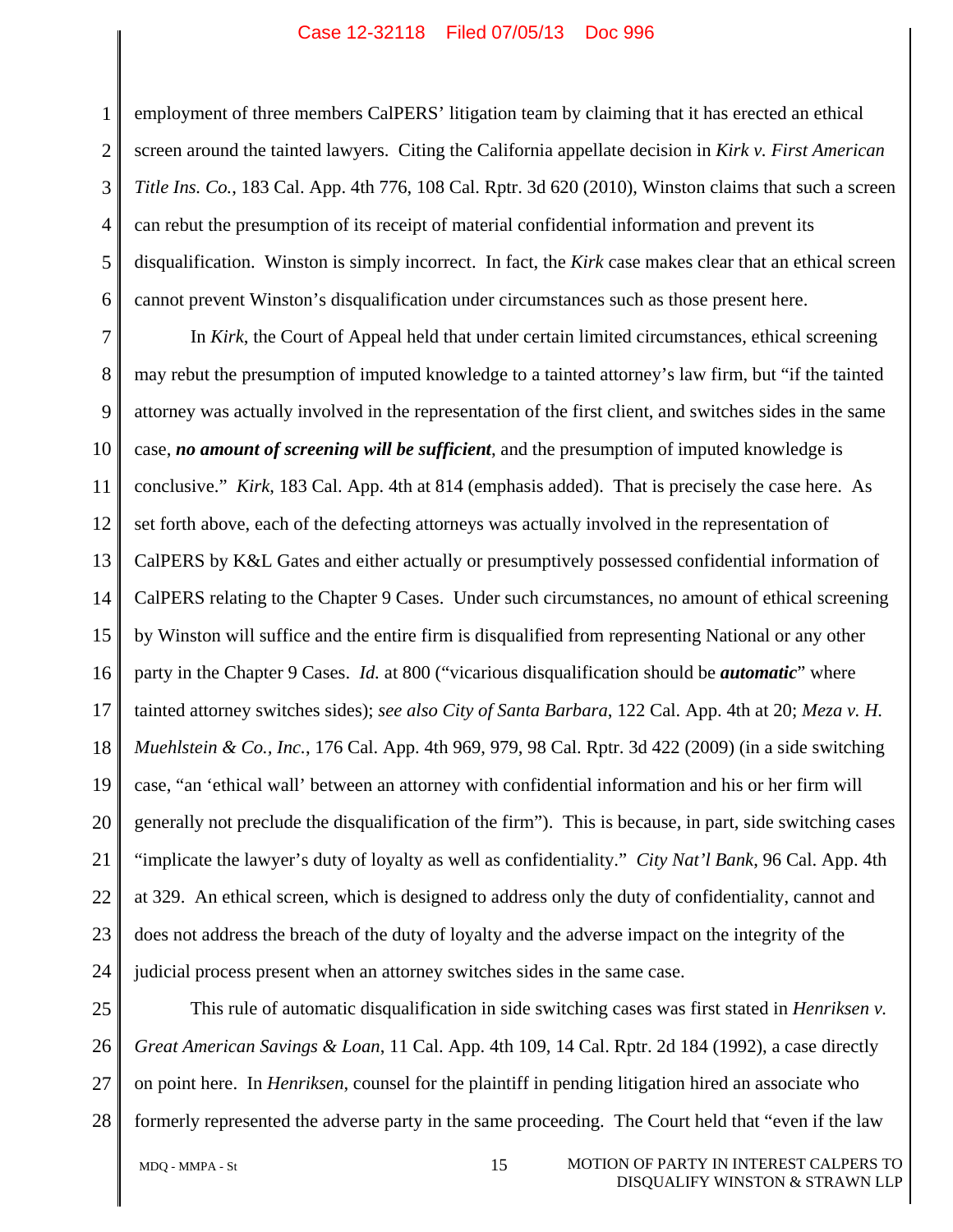1 2 3 4 5 6 7 8 9 10 11 12 13 14 15 16 17 firm takes measures to insulate the new associate from any involvement in the current litigation," disqualification is mandated. *Henriksen*, 11 Cal. App. 4th at 111. The associate there spent "in excess of 200 hours" working on a variety of matters (*e.g.*, "learning the case, attending and taking depositions, appearing in court, retaining and preparing expert witnesses, and doing any other work that needed to be done on the file") and there was no dispute that the associate acquired confidential information during his former representation. *Id.* at 112-14. "[W]here an attorney is disqualified because he formerly represented and therefore possesses confidential information regarding the adverse party in the current litigation, vicarious disqualification of the entire firm is compelled as a matter of law." *Id.* at 117. This is true even if the tainted associated "has been ethically screened from day one." *Id.* at 116; *see also Beltran v. Avon Products, Inc.*, 867 F. Supp. 2d 1068 (C.D. Cal. 2012) (where partner in the firm representing the plaintiffs in pending litigation had previously worked on related matters for the defendant, firm was disqualified, even though partner had no involvement in litigation and was ethically screened); *Meza v. H. Muehlstein & Co.*, 176 Cal. App. 4th at 974-75, 978 (despite "extensive screening procedures," disqualification mandated where plaintiff's law firm hired an associate attorney that previously worked on matters in the same litigation for the law firm representing a defendant in the case, even though the associate was no longer employed by plaintiff's counsel by the time the motion to disqualify was filed).

18 19 20 21 22 23 24 25 Until *Kirk v. First American Title Ins. Co.* was decided in 2010, the question of whether an ethical screen could be used to prevent disqualification by rebutting the presumption that confidential information in the possession of tainted lawyers is imputed to the tainted lawyers' entire firm, was open and unresolved in California. *Kirk* answered that question in the affirmative, but made clear that an ethical screen could be employed only "in the proper circumstances" and that vicarious disqualification remains the general rule. *Kirk*, 183 Cal. App. 4th at 801. The circumstances before the Court in *Kirk*, then, must be examined to understand the extent of its holding.

26 27 28 In *Kirk*, during certain earlier, related matters, plaintiff's counsel solicited the services of an outside legal consultant. *Kirk*, 183 Cal. App. 4th at 786. During a seventeen minute telephone conversation between plaintiff's counsel and the outside consultant, certain confidential information

MDO - MMPA - St 16 MOTION OF PARTY IN INTEREST CALPERS TO DISQUALIFY WINSTON & STRAWN LLP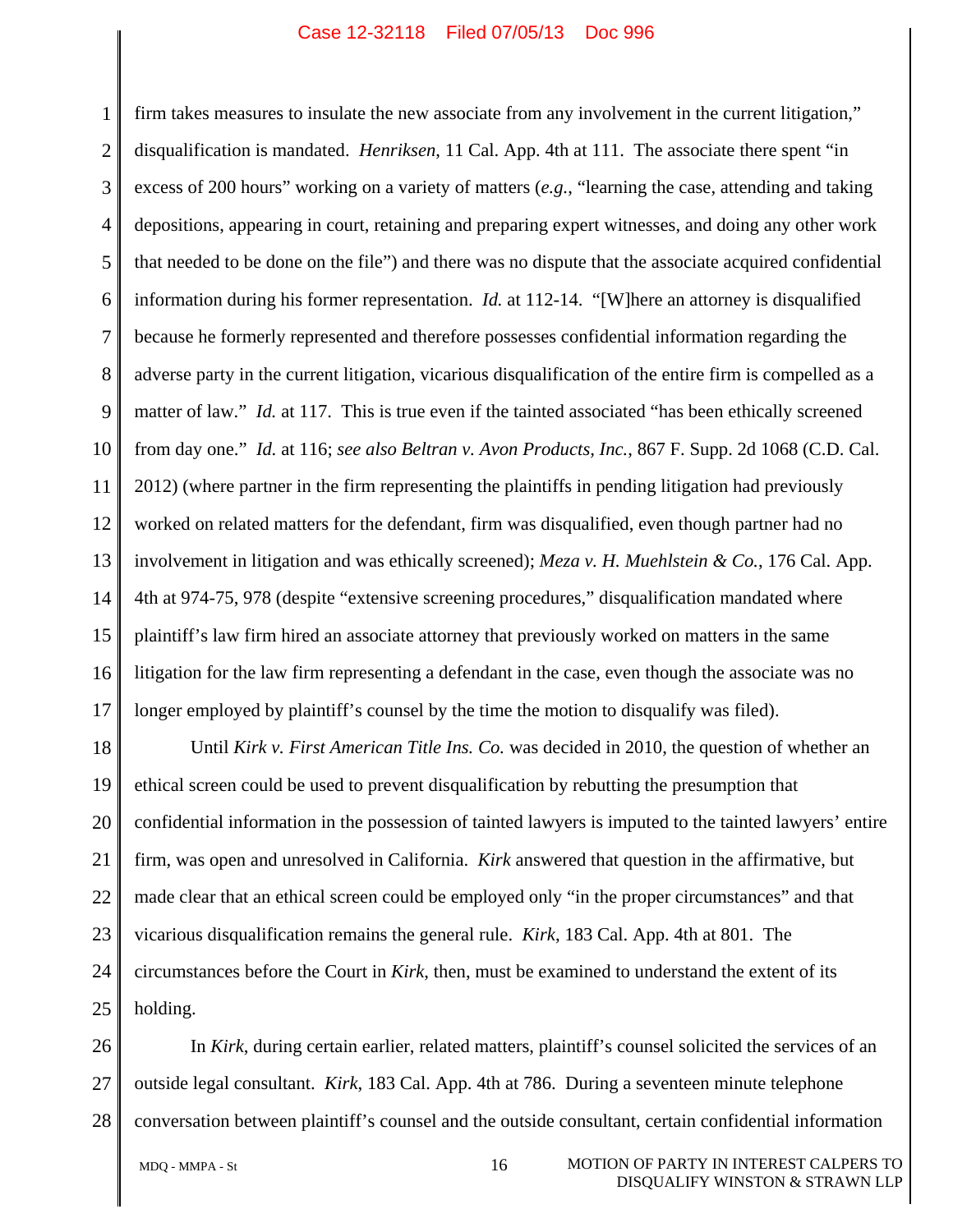1 2 3 4 5 6 7 8 9 and attorney work product was shared. *Id.* The consultant was never ultimately retained by the plaintiff's counsel. Although there were certain follow-up communications between the two, the seventeen minute telephone call formed the central basis of the dispute in *Kirk*: whether Sonnenschein Nath & Rosenthal LLP, after it subsequently hired the outside consultant as a partner, was automatically, vicariously disqualified from representing a defendant title insurance company in a class action suit represented by the same plaintiff's counsel. *Id.* at 791. The trial court had applied the automatic disqualification rule and granted plaintiff's motion to disqualify, notwithstanding the establishment of a screen. The appellate court reversed and remanded with instructions to reconsider in light of the circumstances of that case. *Id.* at 809.

10 11 12 13 14 15 16 17 18 19 20 21 22 23 24 The facts present here are clearly distinguishable. The tainted attorneys here collectively spent over 500 hours representing CalPERS in the Chapter 9 Cases. Mr. Parrish in particular was involved extensively with developing strategy for the cases and prepared numerous key memoranda that analyzed and advised CalPERS with respect to its strategy in the cases. He participated in weekly internal telephone conferences concerning the CalPERS cases and participated in conference call with the client. Far less involvement in the prior representation has been found sufficient to warrant disqualification of a side switching lawyer's entire firm. *See Beltran v. Avon Products, Inc.*, 867 F. Supp. 2d 1068 (C.D. Cal. 2012) (300 hours and over \$100,000 billed by tainted attorney); *Henriksen v. Great American Savings & Loan*, 11 Cal. App. 4th 109, 14 Cal. Rptr. 2d 184 (1992) (tainted attorney spent in excess of 200 hours representing former client); *Pound v. DeMera DeMera Cameron*, 135 Cal. App. 4th 70, 74-76, 36 Cal. Rptr. 3d 922 (2005) (one hour interview between defense counsel and an outside attorney in which they discussed "the case in specific terms, including issues, personalities, [and] vulnerabilities," may provide a sufficient basis for disqualification where the outside attorney associated with plaintiff's counsel in the same litigation some years later).

25 26 27 A 17 minute telephone call that ultimately did not result in the consultant being retained to represent the client is nothing like the involvement of the tainted attorneys here, each of whom actually represented CalPERS and was extensively and directly involved in CalPERS' representation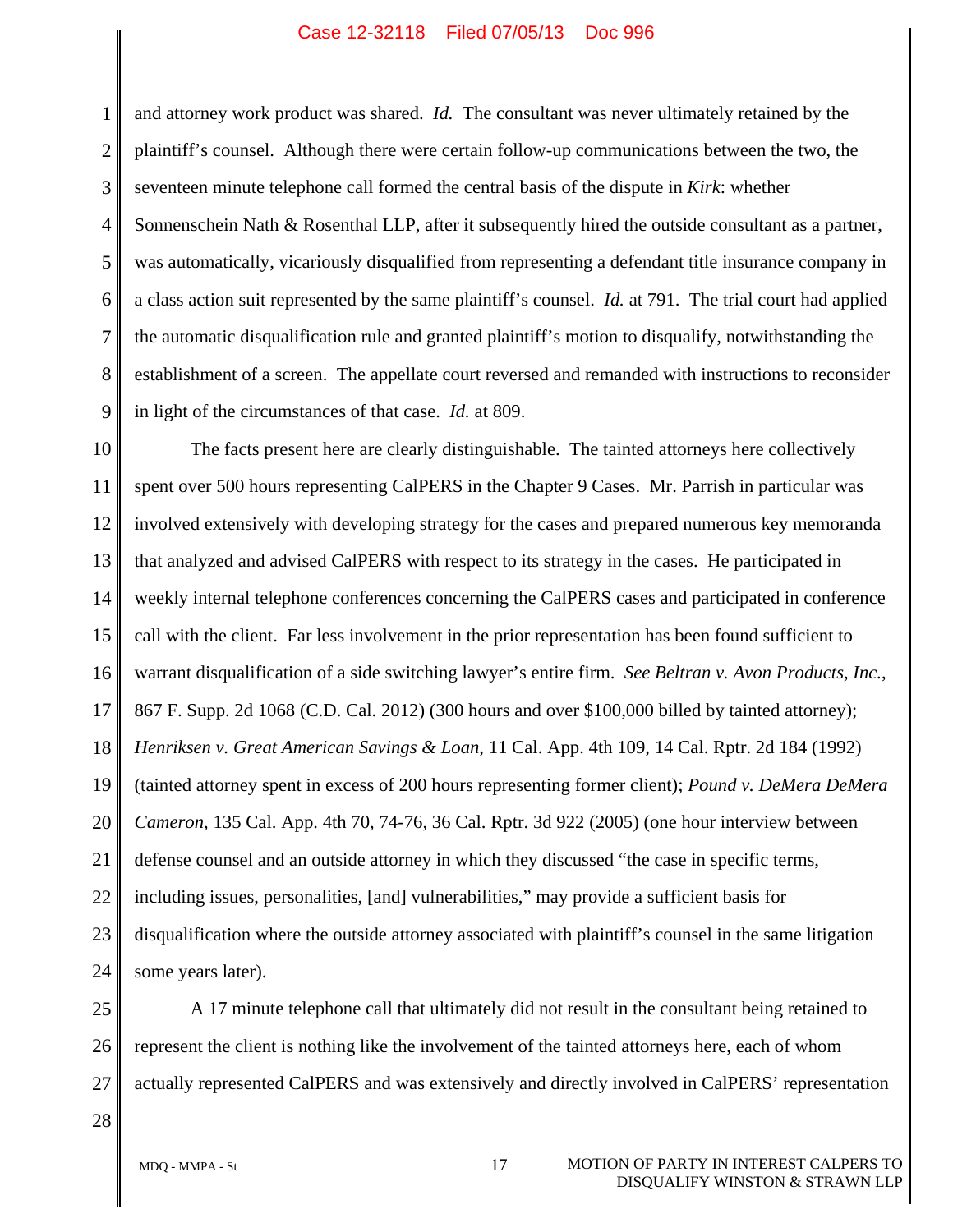| 1              | in the very case in which Winston represents an adverse party. The limited "proper circumstances"                                                                                                                                |  |  |  |  |  |
|----------------|----------------------------------------------------------------------------------------------------------------------------------------------------------------------------------------------------------------------------------|--|--|--|--|--|
| $\overline{2}$ | under which an ethical screen may otherwise be sufficient under Kirk are clearly not present here.                                                                                                                               |  |  |  |  |  |
| 3              | Moreover, the Kirk court made clear that ethical screening could never prevent                                                                                                                                                   |  |  |  |  |  |
| 4              | disqualification in a side-switching case and expressly adopted the rule of automatic disqualification                                                                                                                           |  |  |  |  |  |
| 5              | in such cases as set forth in <i>Henriksen</i> :                                                                                                                                                                                 |  |  |  |  |  |
| 6<br>7         | [W]e believe that neither Flatt nor SpeeDee Oil addressed the issue of<br>whether vicarious disqualification is absolute, and the state of the law<br>is that as initially expressed by the appellate courts: (1) a case-by-case |  |  |  |  |  |
| 8              | analysis based on the circumstances present in, and policy interests<br>implicated by, the case; (2) tempered by the <i>Henriksen</i> rule that                                                                                  |  |  |  |  |  |
| 9<br>10        | vicarious disqualification should be automatic in cases of a tainted<br>attorney possessing actual confidential information from a<br>representation, who switches sides in the same case.                                       |  |  |  |  |  |
| 11             | Kirk, 183 Cal. App. 4th at 800 (emphasis added). Thus, Kirk lends no support legally or factually to                                                                                                                             |  |  |  |  |  |
| 12             | Winston's position that an ethical screen may prevent its disqualification here.                                                                                                                                                 |  |  |  |  |  |
| 13             | Accordingly, under established California case law, there is a conclusive presumption that the                                                                                                                                   |  |  |  |  |  |
| 14             | defecting attorneys' knowledge of material, confidential information actually or presumptively                                                                                                                                   |  |  |  |  |  |
| 15             | obtained during the course of their representation of CalPERS, is imputed to the whole of Winston.                                                                                                                               |  |  |  |  |  |
| 16             | That Winston supposedly implemented an ethical screen designed to prevent the sharing of that                                                                                                                                    |  |  |  |  |  |
| 17             | material confidential information cannot prevent disqualification.                                                                                                                                                               |  |  |  |  |  |
| 18             | A Client's Right to Choose Counsel is Outweighed By the Court's Interest<br>2.                                                                                                                                                   |  |  |  |  |  |
| 19             | in the Fair Administration of Justice and Integrity of the Judicial Process                                                                                                                                                      |  |  |  |  |  |
| 20             | There is no question here that the tainted lawyers received $-$ either actually or presumptively $-$                                                                                                                             |  |  |  |  |  |
| 21             | confidential information of CalPERS related to the identical matters in which Winston represents                                                                                                                                 |  |  |  |  |  |
| 22             | National adverse to CalPERS. Allowing Winston to continue to represent National, a party adverse                                                                                                                                 |  |  |  |  |  |
| 23             | to a former client of three of Winston's lawyers in the same matter, would implicate more than                                                                                                                                   |  |  |  |  |  |
| 24             | concerns about the duties of confidentiality to CalPERS. It implicates the attorneys' continuing duty                                                                                                                            |  |  |  |  |  |
| 25             | of loyalty to their former client. It calls into question the integrity of the judicial process, the public                                                                                                                      |  |  |  |  |  |
| 26             | perception of the ethics of lawyers generally, and standards of professional conduct for the bar, which                                                                                                                          |  |  |  |  |  |
| 27             | are factors that outweigh National's right to counsel of its choosing.                                                                                                                                                           |  |  |  |  |  |
| 28             | Side switching goes directly to the public perception of the honesty and loyalty of lawyers to                                                                                                                                   |  |  |  |  |  |

MDQ - MMPA - St 18 MOTION OF PARTY IN INTEREST CALPERS TO DISQUALIFY WINSTON & STRAWN LLP their clients. Both the public and clients can and should expect that their fiduciaries will remain loyal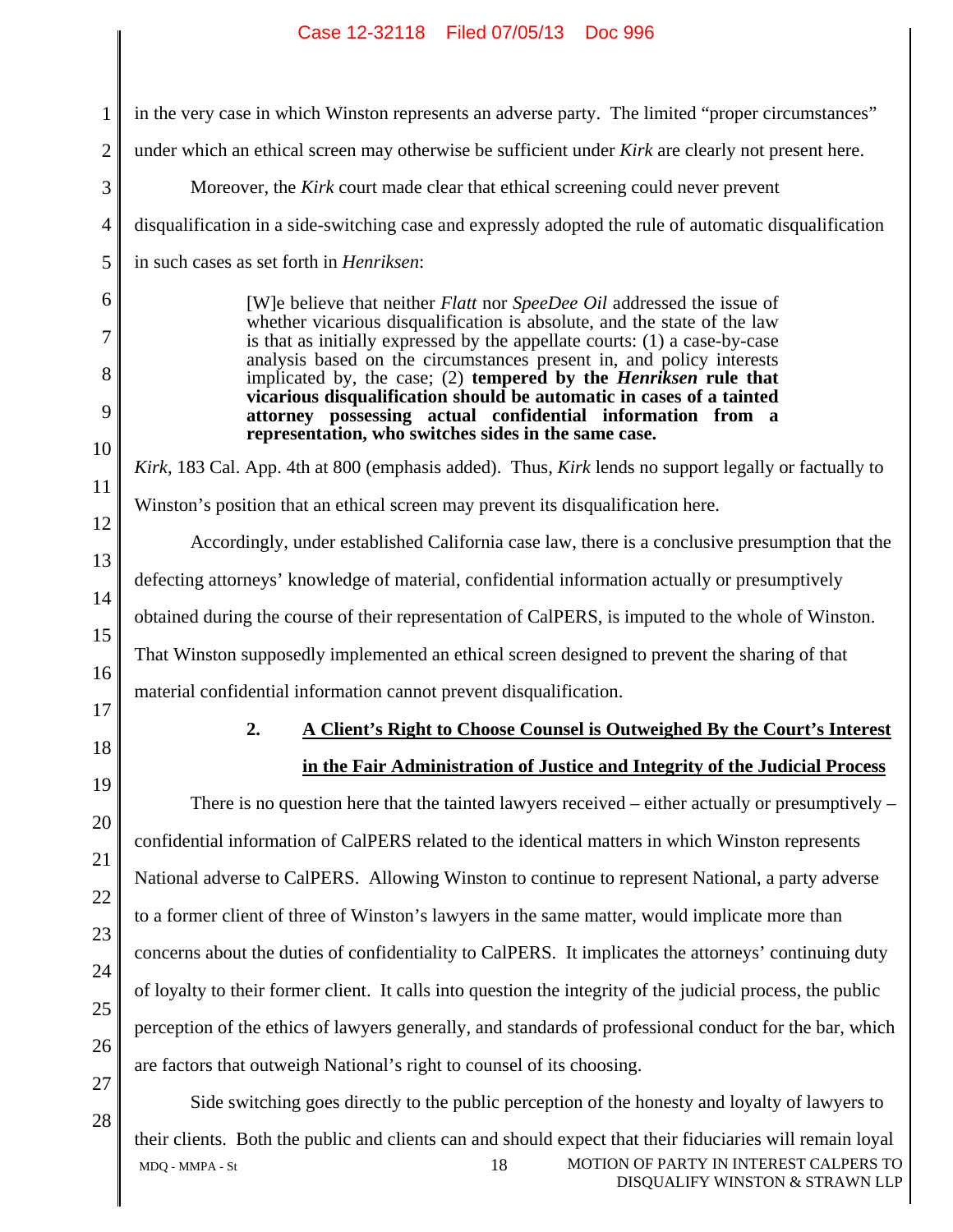1 2 3 4 to them and preserve their confidences even after the representation ceases. Such loyalty is, indeed, required of lawyers. *See, e.g., Rosenfeld Constr. Co., Inc.*, 235 Cal. App. 3d at 573 ("'[a] lawyer's duty of absolute loyalty to his client's interest does not end with his retainer.'" (quoting *T. C. Theatre Corp. v. Warner Bros. Pictures,* 113 F. Supp. 265 (S.D.N.Y. 1953)).

When the tainted lawyers joined Winston, Winston stepped into their ethical shoes. These lawyers' ethical obligations to CalPERS became the ethical obligations of the entire firm. Those duties include a duty of loyalty to CalPERS "not to do anything which will injuriously affect [the lawyer's] former client in any manner in which he formerly represented him" and not to "use against his former client knowledge or information acquired by virtue of the previous relationship." *Elan Transdermal Ltd*., 809 F. Supp. at 1387; *see also Oasis West Realty, LLC v. Goldman*, 51 Cal. 4th 811, 821, 124 Cal. Rptr. 3d 256, 263 (2011).

12 13 14 15 16 17 18 19 20 21 22 23 The continuing duty of loyalty includes a duty not to take positions adverse to the fruits of the lawyer's prior representation. *Elan Transdermal Ltd*., 809 F. Supp. at 1387 (law firm that employed patent attorneys who obtained defendant's patents could not represent plaintiff in infringement litigation, even though the patent attorneys were no longer with the firm because, among other things, the firm could not "attack the very fruits of its work as intellectual property counsel to" the defendant); *see also Oasis West Realty, LLC*, 51 Cal.4th at 821-22 (former attorney's continuing duty of loyalty precluded him from publicly taking positions adverse to development project that was the subject of his prior representation). Thus, as with the defecting attorneys themselves, Winston cannot take positions adverse to the fruits of those lawyers' prior representation of CalPERS in the Chapter 9 Cases. Moreover, Winston is presumed to have confidential information of CalPERS, precluding Winston's representation of any party adverse to CalPERS in the Chapter 9 Cases. Winston is therefore vicariously disqualified from representing National.

24

5

6

7

8

9

10

11

- 25 26
- 
- 27

28

We are mindful of the right of parties to counsel of their choice, and of the financial burden imposed if disqualified counsel must be replaced. ( [Citation.]) However, those interests must be balanced against the need to maintain high ethical standards of professional responsibility. ([Citation.].) Here, the compelling reason for disqualification from representation is Hale's former personal involvement on petitioner's

As the Court held in *Dill v. Superior Court*, 158 Cal. App. 3d 301, 205 Cal. Rptr. 671 (1984)

(a side switching vicarious disqualification case):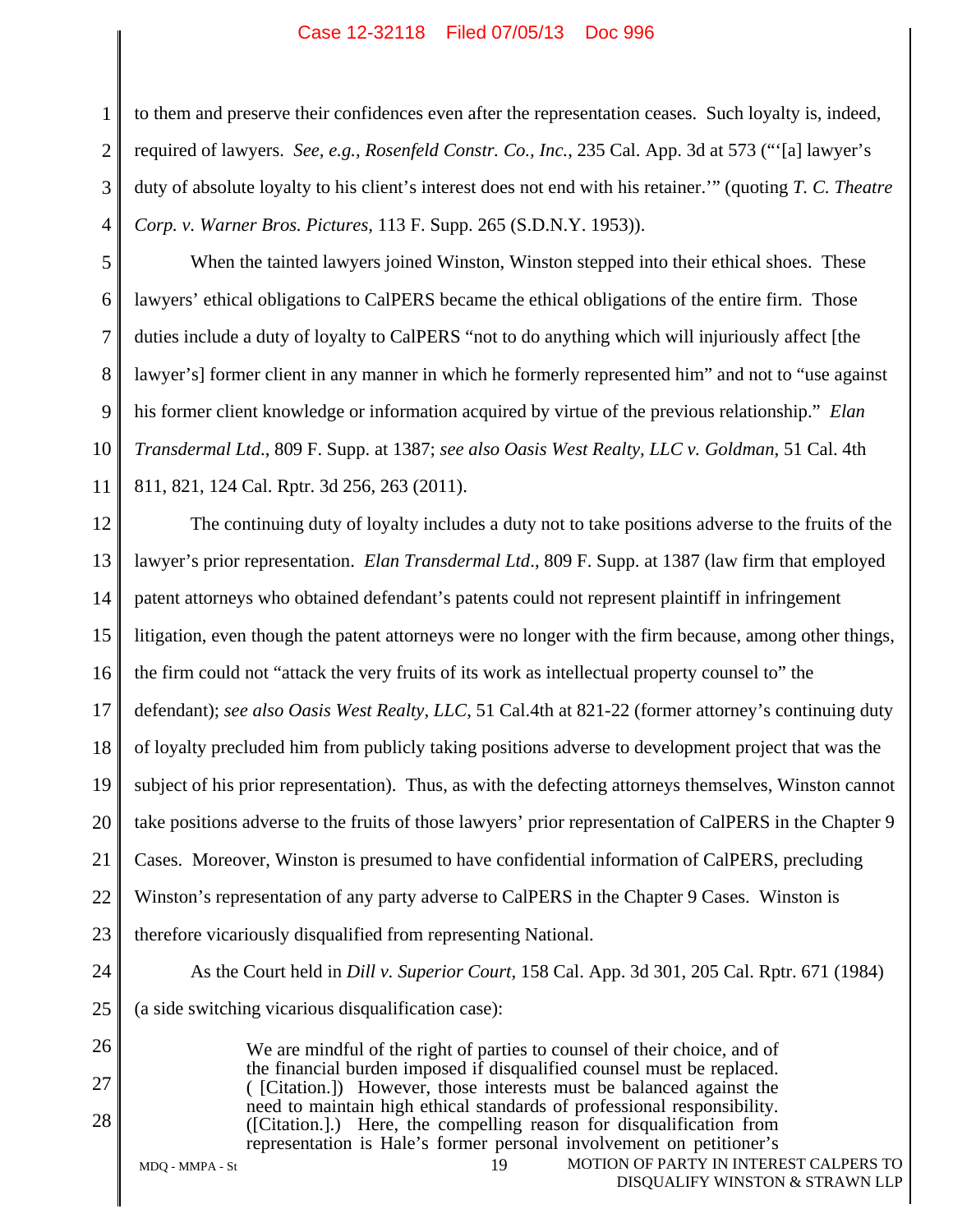behalf in the identical action. Under these circumstances, the law firm representing real parties also must be disqualified. ([Citation.]).

*Id.* at 305-06; *see also SpeeDee Oil Change Sys., Inc.*, 20 Cal. 4th at 1145; *Beltran*, 867 F. Supp. 2d at 1082 (disqualification warranted because allowing firm to continue representation of plaintiff where one of firm's partners previously represented the defendant in related matters "compromises the appearance of judicial integrity and standards of professional conduct for the bar"); *Trone v. Smith*, 621 F.2d 994, 998 (9th Cir. 1980) ("Both the fact and appearance of total professional commitment are endangered by adverse representation in related cases.").

The integrity of the judicial process requires Winston's disqualification here.

1

2

3

4

5

6

7

8

9

10

11

12

13

14

15

16

17

18

19

20

21

22

23

24

25

26

# **D. Even if Ethical Screening Was Otherwise Possible, Winston's Conduct Here Calls Into Question Its Reliability and Candor With Regard to This Conflict**

As set forth above, Winston's attorneys have been less than candid with K&L Gates and CalPERS in their purported efforts to address the conflict presented by the acquisition of key members of CalPERS' litigation team. Winston was disingenuous in its request for consent from CalPERS – indicating that offers had been made to Ms. Brighton and Mr. Parrish contingent on clearing conflicts, but in fact had no intention of waiting for a response from CalPERS before hiring either. Indeed, Mr. Parrish joined the Winston firm the day after the request for consent was sent to CalPERS, without even waiting for a response.<sup>29</sup>

Finally, Winston assured CalPERS that an ethical screen had been erected, stating "…Winston & Strawn LLP will erect an ethical screen prohibiting them from participating in our representation of [National] in the CalPERS Matters and from discussing the CalPERS Matters with any Winston & Strawn LLP attorneys or staff." (See Exhibits 2 and 4 to Gearin Declaration). However, as reflected in those exhibits, the Winston letters of April 22 and 29, it is clear that Mr. Parrish has spoken with Winston attorneys Cottingham and Desideri about his prior involvement in the Chapter 9 Cases and what roles he played in the representation of CalPERS. Those discussions alone would violate this ethical screen that Winston has assured CalPERS it has erected. Thus, even if an ethical screen could otherwise be erected under these circumstances, the Court may properly be

27 28

<sup>&</sup>lt;sup>29</sup> Gearin Declaration,  $\P\P$  15-18, and Exhibits 2, 3, 4 and 5 thereto.